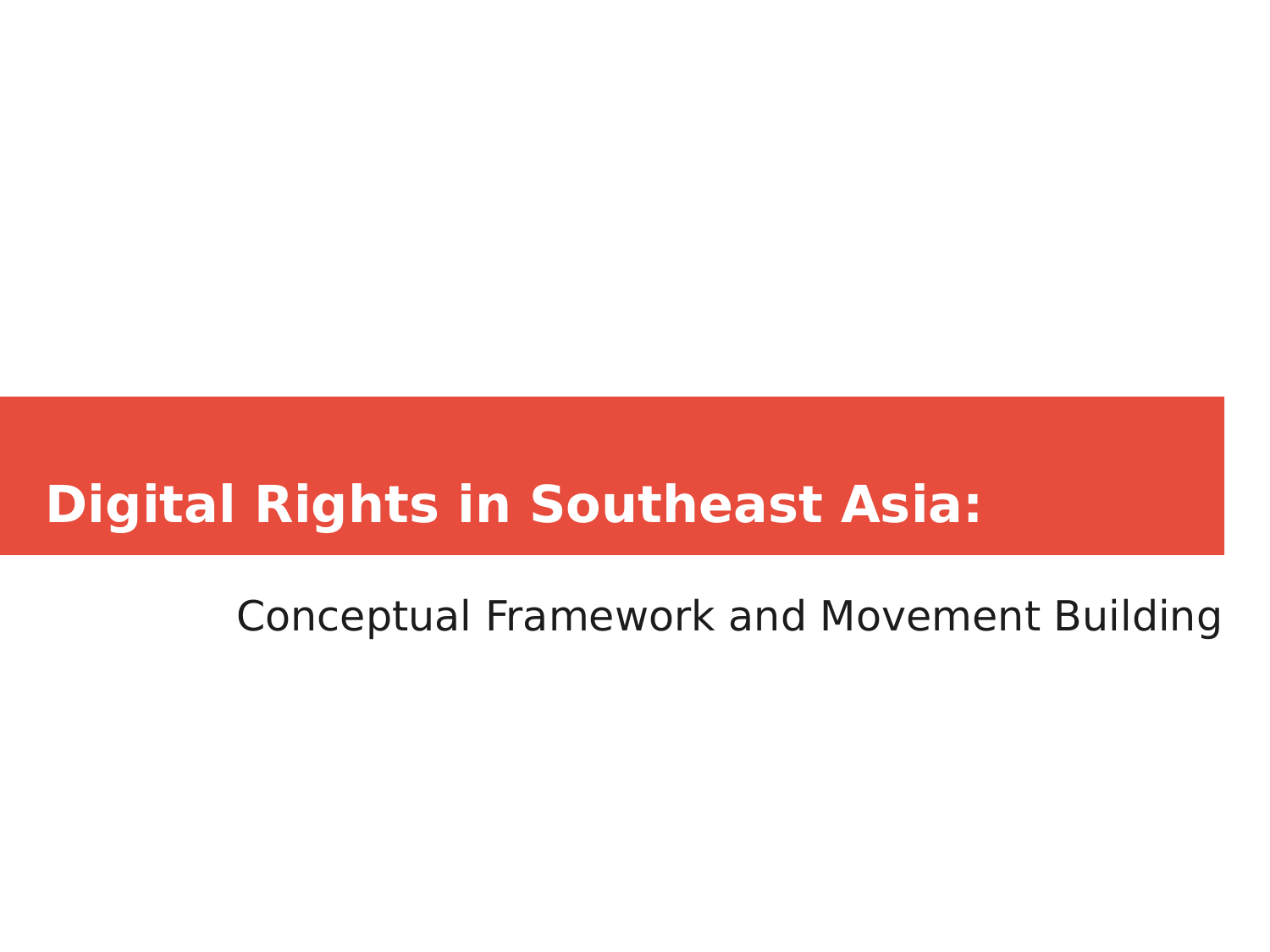# **Agenda**

### **Introduction**

- About the researcher and the study
- **Conceptual framework of digital rights**
	- Four spheres of digital rights

### **The digital rights movement in Southeast Asia**

- Areas of work
- Challenges faced
- Recommendations from digital rights activists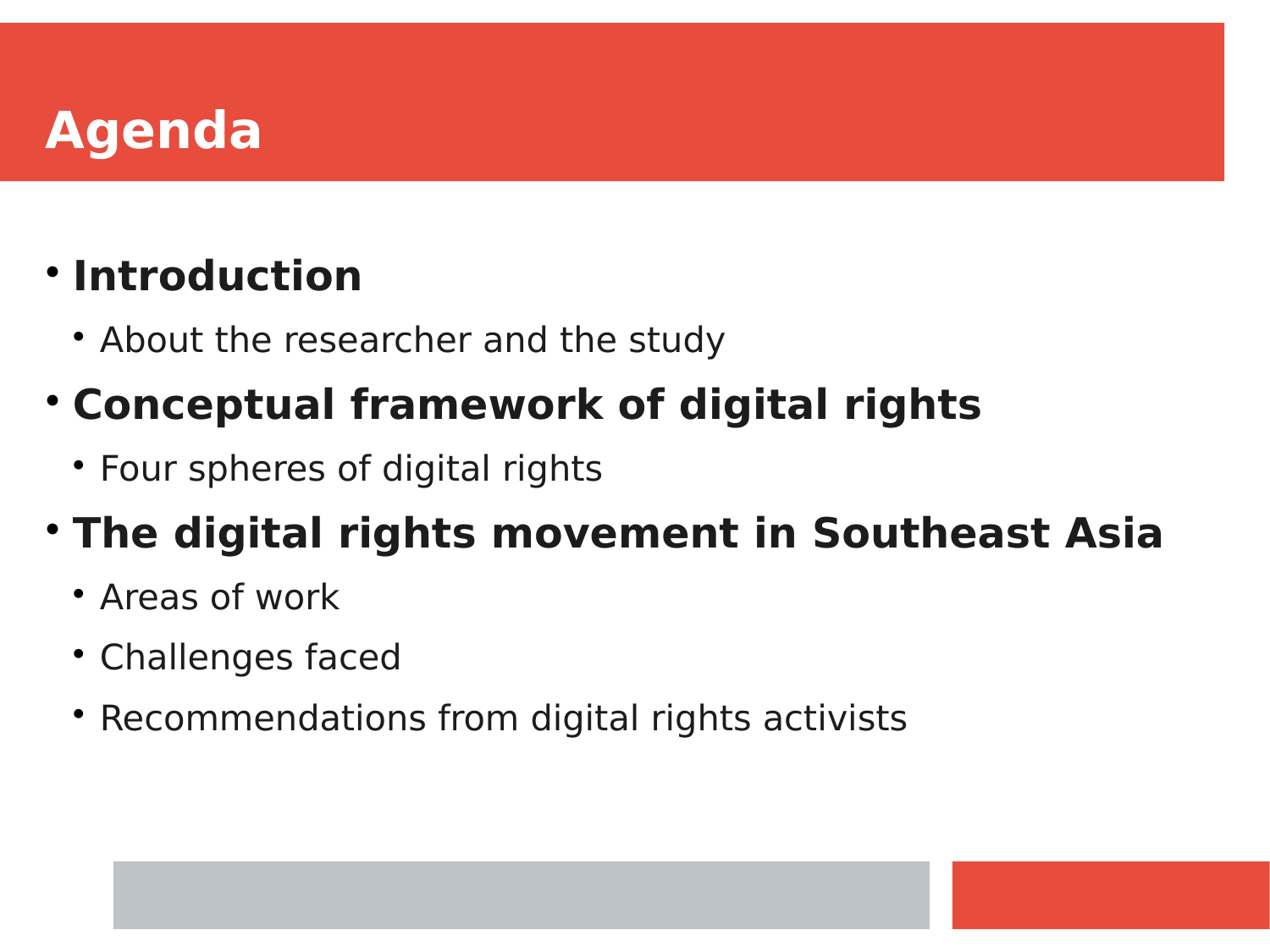### **About the Researcher**

### **Dr. Jun-E Tan**

- Independent researcher from Malaysia
- Research interests: digital rights and communication, sustainable development, social and solidarity economy, human rights
- Website: [https://jun-etan.com](https://jun-etan.com/)
- Email: [june.tan@protonmail.com](mailto:june.tan@protonmail.com)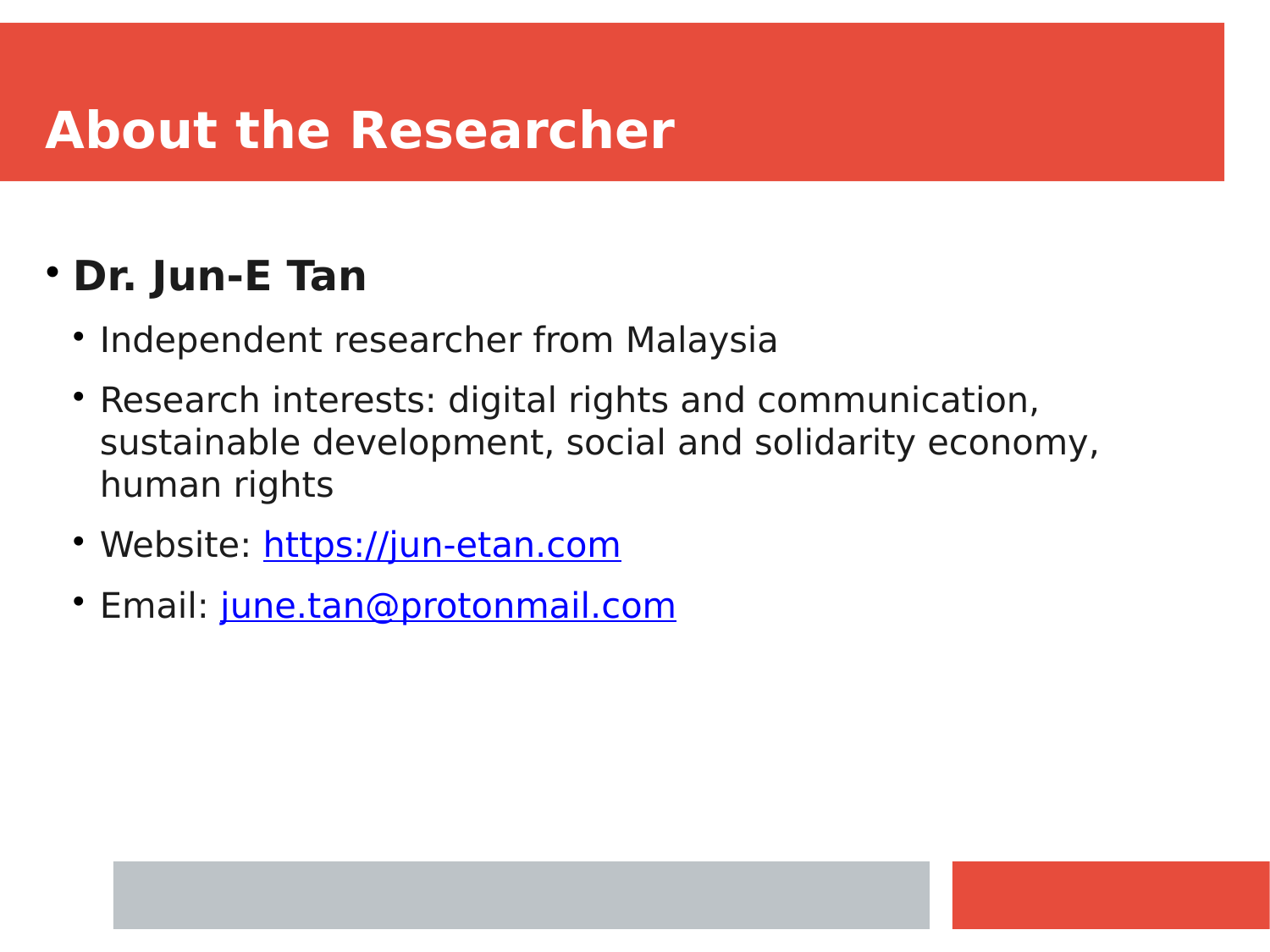### **About the Study**

- Part of a book project by SHAPE-SEA, titled "Exploring the Nexus between Technologies and Human Rights: Opportunities and Challenges in ASEAN/Southeast Asia"
- SHAPE-SEA is a programme, a collaboration between two academic networks based in Southeast Asia: AUN-HRE (30 member universities) and SEAHRN (22 members)
- SHAPE-SEA = Strengthening Human Rights and Peace Research and Education in ASEAN/Southeast Asia
- Book was published in December 2019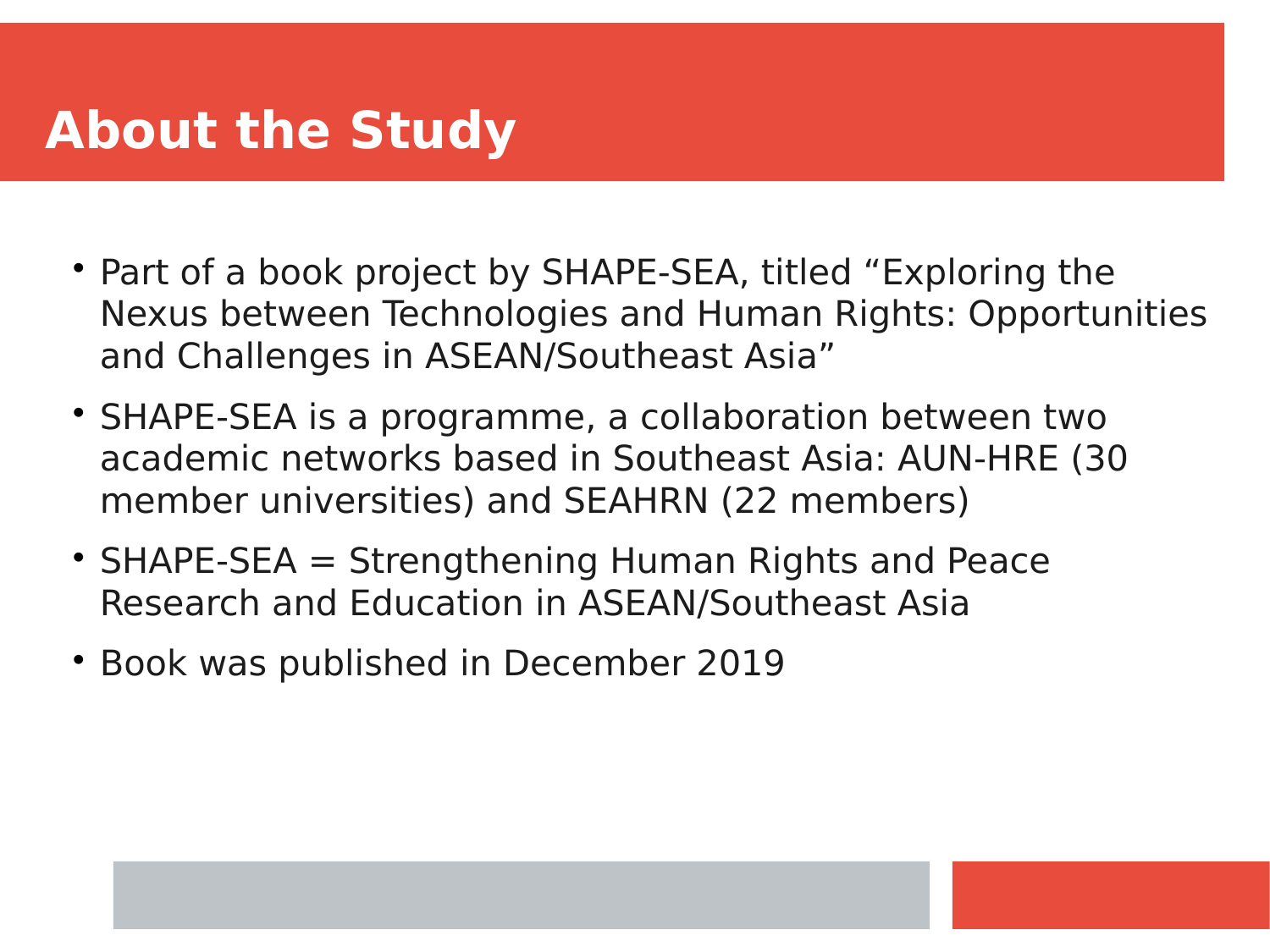### **Research Objectives**

- To build a conceptual framework of digital rights based on insights from digital rights advocates in Southeast Asia
- To understand the gaps in work and challenges faced in digital rights advocacy within the region, and gather recommendations on how to improve the movement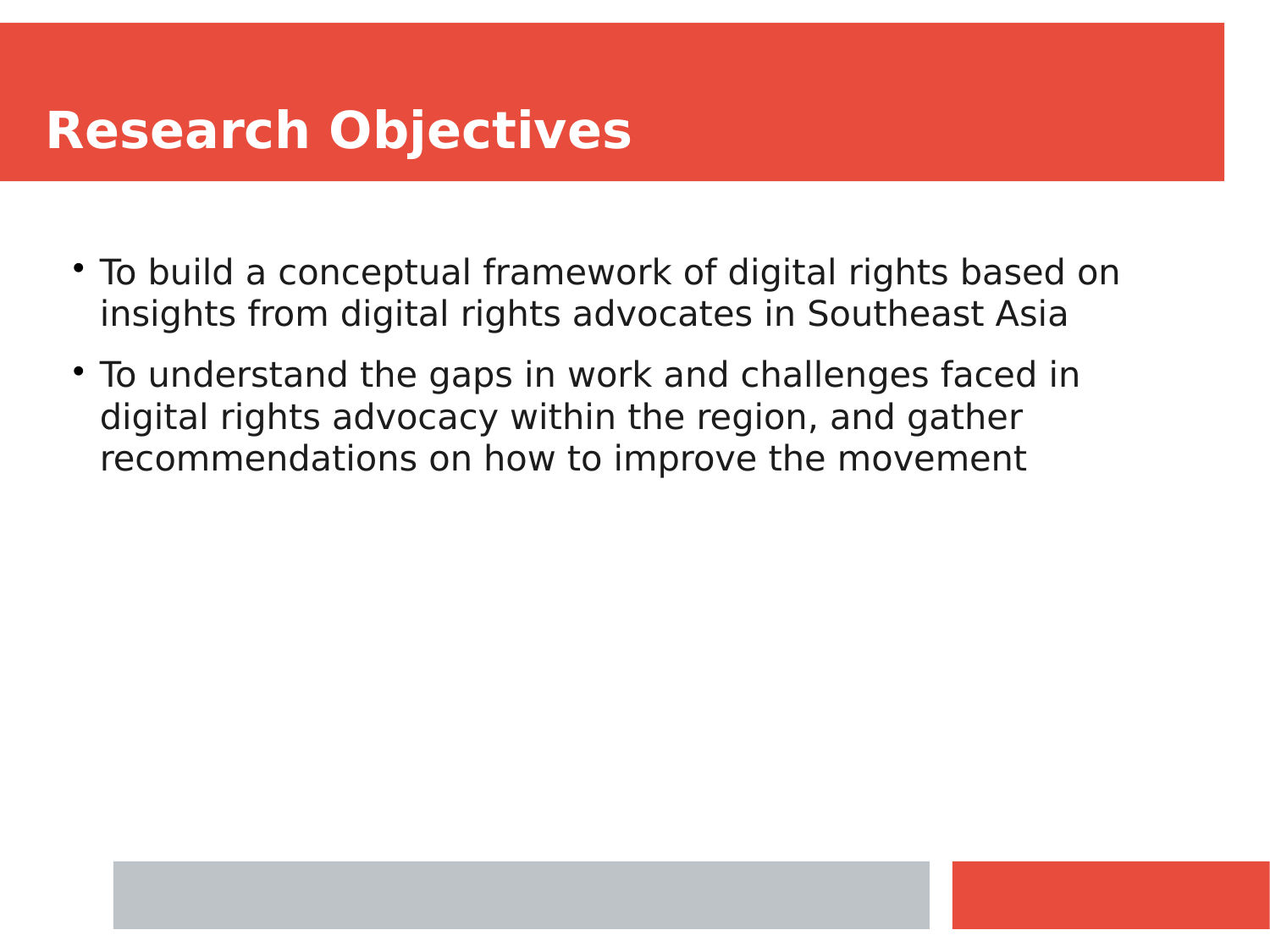# **Research Methodology**

| <b>Data collection sessions</b> | <b>Location</b>     | No. of respondents |
|---------------------------------|---------------------|--------------------|
| Regional focus group            | <b>Manila</b>       | 5                  |
| Philippine focus group          | <b>Manila</b>       | $\overline{7}$     |
| Malaysian focus group #1        | <b>Kuala Lumpur</b> | $\overline{2}$     |
| Malaysian focus group #2        | <b>Kuala Lumpur</b> | $\overline{4}$     |
| Thai focus group                | <b>Bangkok</b>      | 5                  |
| <b>Supplementary interviews</b> | <b>Bangkok</b>      | 1 (Regional)       |
| Total number of respondents:    |                     | $\overline{24}$    |

- Data collection was held in July 2019
- Focus group discussions, sessions lasted an average of 3 hours
- Ouestions can be divided into two main sections:
	- Digital rights (definition, and digital rights issues in the region/country),
	- The digital rights movement (areas of work, challenges, strategies, and recommendations)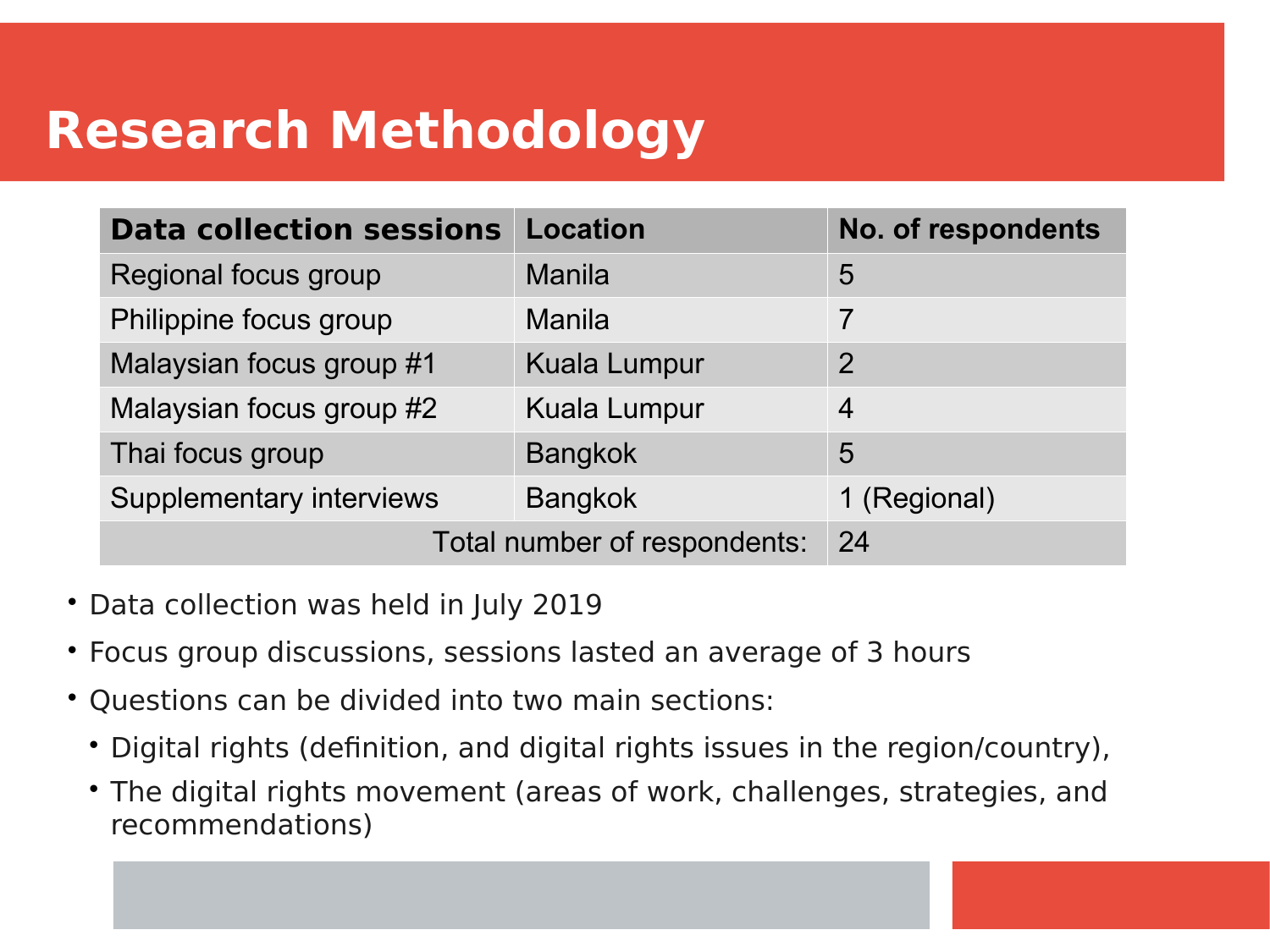# **Importance of a Conceptual Framework for Digital Rights**

- **The problem of blind men describing an elephant**
- **For advocacy**
	- Building strategy that is proactive and not reactive
	- Mapping existing work and identifying gaps
	- Working together as a movement
	- Communicating our work to our stakeholders and funders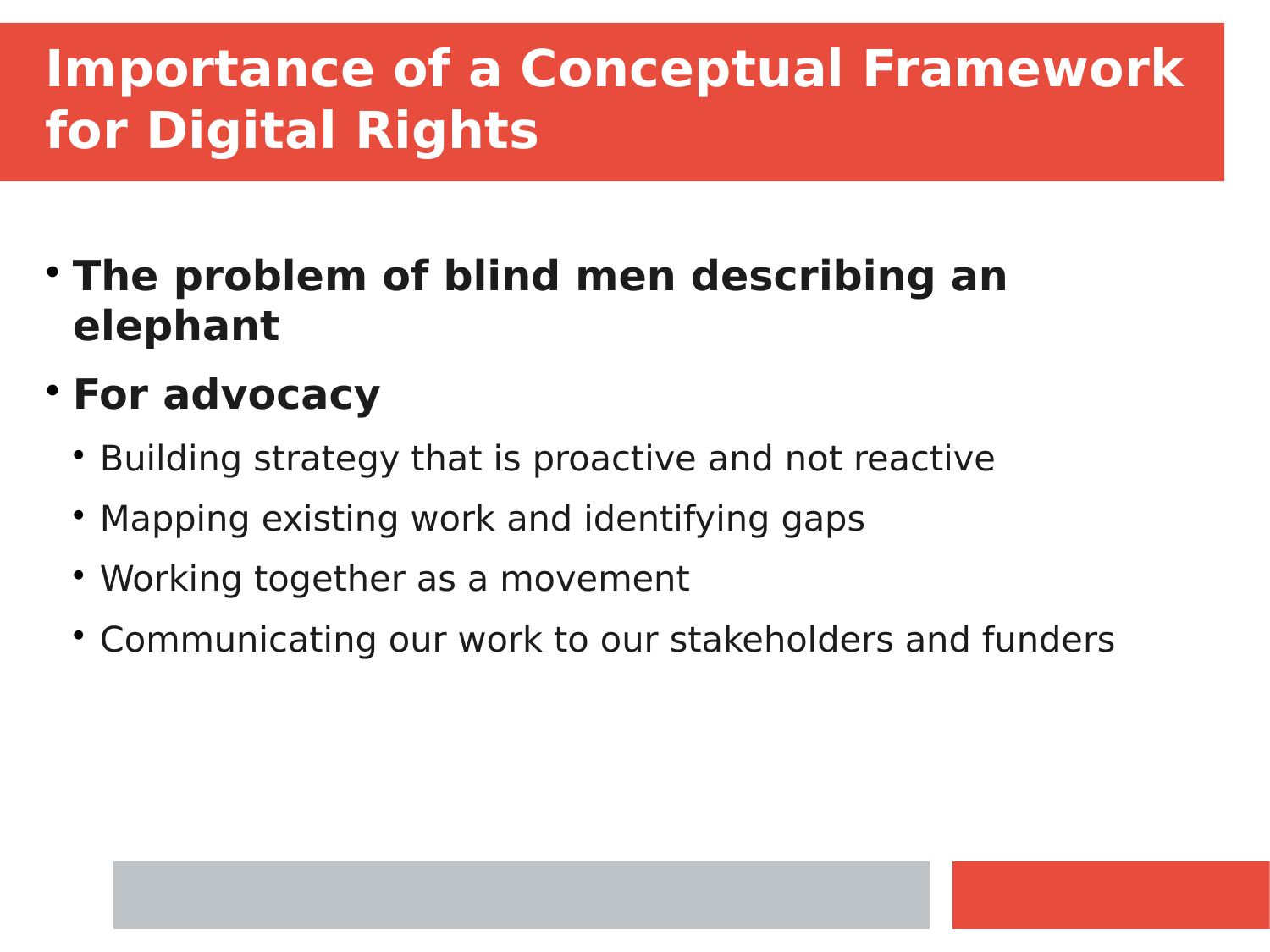# **Importance of a Conceptual Framework for Digital Rights**

#### **For Research and Theory-building**

 Digital rights has not emerged as an academic field of its own, because most academic writing on it is not anchored in strong theoretical frameworks, but drawn mainly from empirical observations (Joergensen & Marzouki, 2015, cf. Dheere (2017))

#### **Current research on digital rights:**

- Drawing from and analysing Internet charters, resulting in a laundry list of rights (Gill, Redeker, & Gasser, 2015; Redeker, Gill, & Gasser, 2018), or
- Picking 2-3 most important rights (e.g. freedom of expression, privacy, access) and moving on with research (Daskal, 2018; Hope, 2011; Kumar, Prasad, & Maréchal, 2017)
- Indices or rankings such as Ranking Digital Rights and the Freedom on the Net Reports – the focus is on indicators and not theory building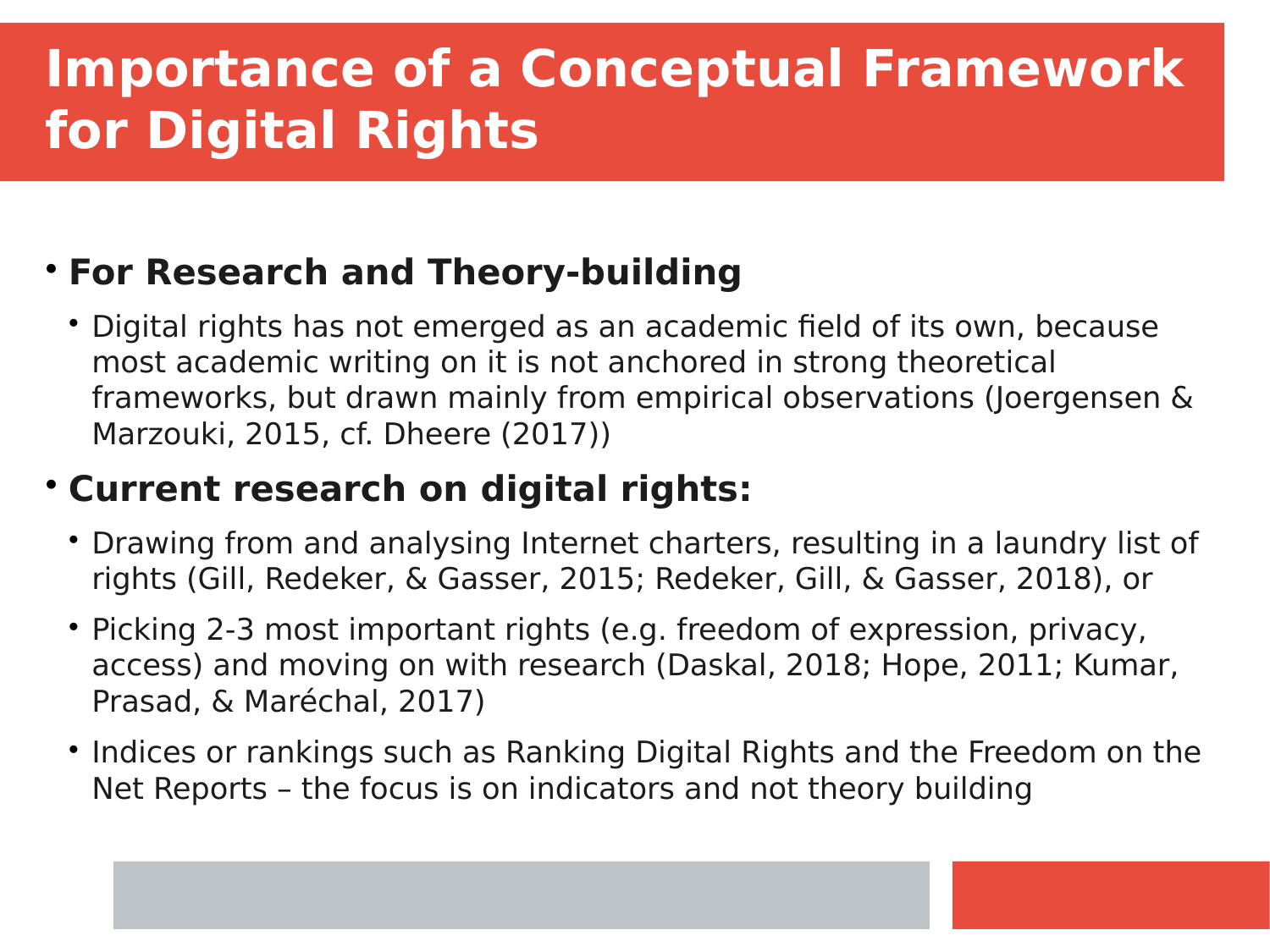# **Building a Conceptual Framework**

- 1. Human rights as it is effected in digital space and technologies
- 2. Ensure human rights online are same as offline
- 3. Civil, human, labour, consumer rights in the digital environment
- 4. Digital rights are human rights
- 5. Basic principles protecting representational entities in digital spaces
- 6. Protecting the analogue by protecting the digital
- 7. My rights (currently given and fighting for) being reorganised on the Internet and other ICTs
- 8. Based on the Internet Rights & Principles Coalition, Philippine Declaration on Internet Rights and **Principles**
- 9. Rights by design

#### **A. Overarching statements B. Specific rights and issues**

- 1. Access to government and other services online
- 2. Access to information
- 3. Access the Internet
- 4. Access to hardware/software
- 5. Right to assemble
- 6. Freedom of expression online
- 7. Privacy and data security
- 8. Control and ownership over personal and organisational information
- 9. Consumer rights added to digital devices
- 10.Robust copy left/right understanding, and more access to porn
- 11.Right to seek joy and pleasure
- 12.Right to be consulted on policy issues
- 13.Informed consent on participation
- 14.Safety to participate
- 15.Right to exist free from violence
- 16.Digital governance
- 17.Right not to be discriminated
- 18.Right to information (fair use)
- 19.Access for all
- 20.Right to understand, know, access, create, control the digital (environment, infrastructure, things)
- 21.Privacy from the onset
- 22.Right to publish without interference or fear of reprisal
- 23.Right against hateful speech, harassment
- 24.The right to know how our data is used
- 25.Data flow
- 26.Digital inclusion
- 27.Data protection
- 28.Freedom from surveillance

During the data collection process, we did a workshop-style session in the focus groups for respondents to define digital rights. The above are some of the post-its collected on what digital rights mean to people, organised into A. and B.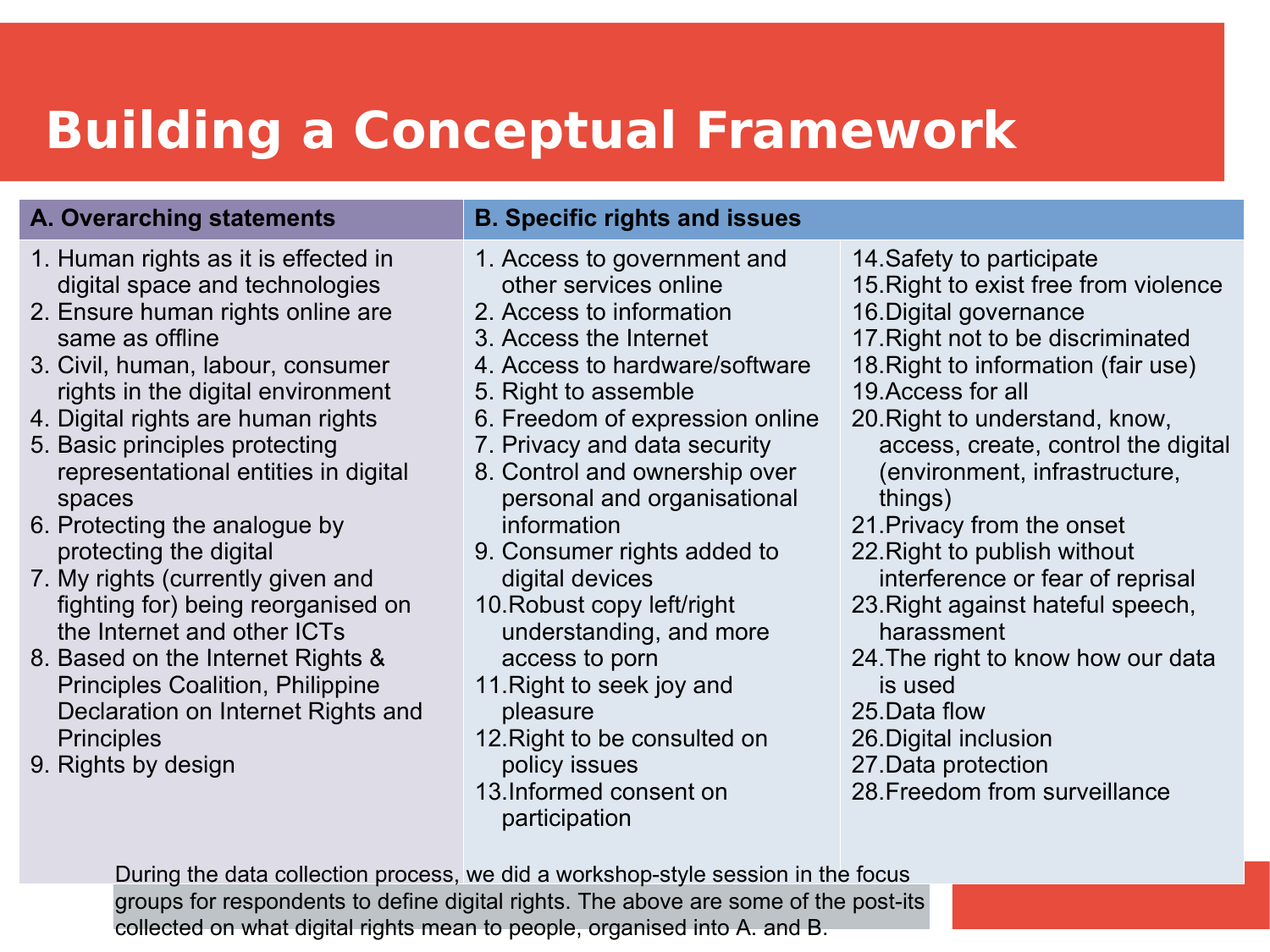# **Key points that arose from the discussions**

- **Distinction between "digital" and "online" is not always clear:** 
	- Digital doesn't mean online i.e. digital rights is not only human rights online

### **Two ways of viewing the digital**

- Digital as spaces which stand separate from spaces that are analogue, or offline
- Digital as data representation of physical entities
- **Two more types of rights that are developmental:** 
	- Access to the digital
	- Participation in the governance of the digital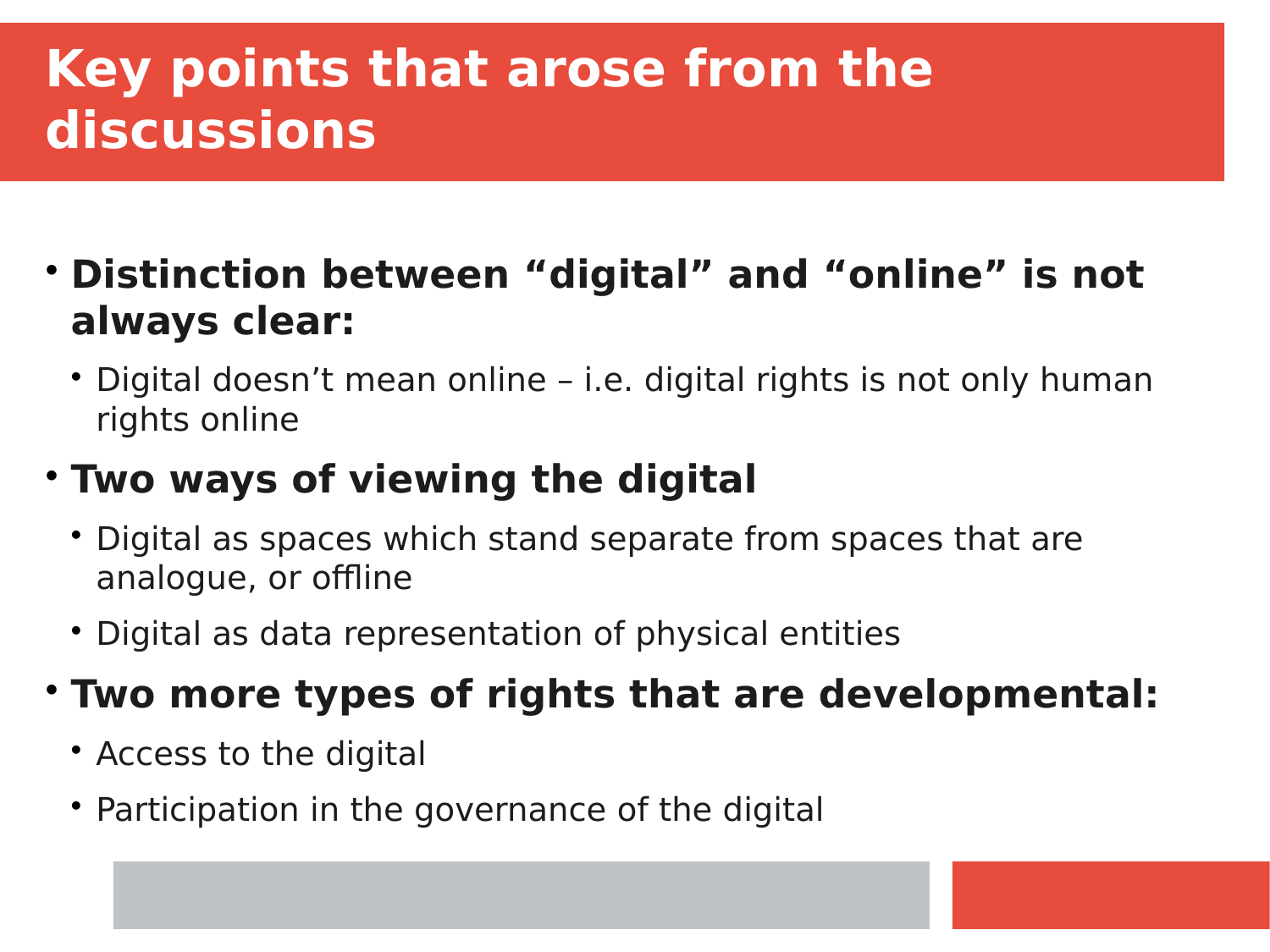## **Four Spheres of Digital Rights**

| Paradigm                        | <b>Digital Paradigms</b>                                                                                                                                                                                                                                                                                                                          |                                                                                                                                                                                 | <b>Developmental Paradigms</b>                                                                                                                                                                                   |                                                                                                                                      |
|---------------------------------|---------------------------------------------------------------------------------------------------------------------------------------------------------------------------------------------------------------------------------------------------------------------------------------------------------------------------------------------------|---------------------------------------------------------------------------------------------------------------------------------------------------------------------------------|------------------------------------------------------------------------------------------------------------------------------------------------------------------------------------------------------------------|--------------------------------------------------------------------------------------------------------------------------------------|
| <b>Sphere</b>                   | Conventional rights<br>in digital spaces                                                                                                                                                                                                                                                                                                          | Data-centred rights                                                                                                                                                             | Access to the digital                                                                                                                                                                                            | Governance of the<br>digital                                                                                                         |
| <b>Description</b><br>of sphere | Rights of individuals<br>in digital spaces / on<br>the Internet                                                                                                                                                                                                                                                                                   | Digital data that<br>represent physical<br>entities                                                                                                                             | Access to digital<br>spaces and<br>meaningful<br>participation                                                                                                                                                   | Digital and Internet<br>governance                                                                                                   |
| <b>Examples of</b><br>rights    | <b>Rights to freedom</b><br>of expression,<br>association and<br>assembly online<br><b>Right to consumer</b><br>protection<br>Right to seek joy<br>and pleasure<br>Right to exist free<br>from violence,<br>hateful speech,<br>and harassment<br>Right to not be<br>discriminated<br><b>Right to have</b><br>informed consent<br>on participation | Right to data<br>privacy<br><b>Right to freedom</b><br>from digital<br>surveillance<br>Right to data<br>ownership and<br>control<br>Right to data<br>security and<br>protection | <b>Right to access</b><br>state and other<br>services online<br>Right to access<br>the Internet<br><b>Right to access</b><br>information and<br>content<br>Right to access<br>$\bullet$<br>hardware/<br>software | Right to participate<br>$\bullet$<br>in digital<br>governance<br>processes or be<br>consulted on<br>Internet policy<br><b>issues</b> |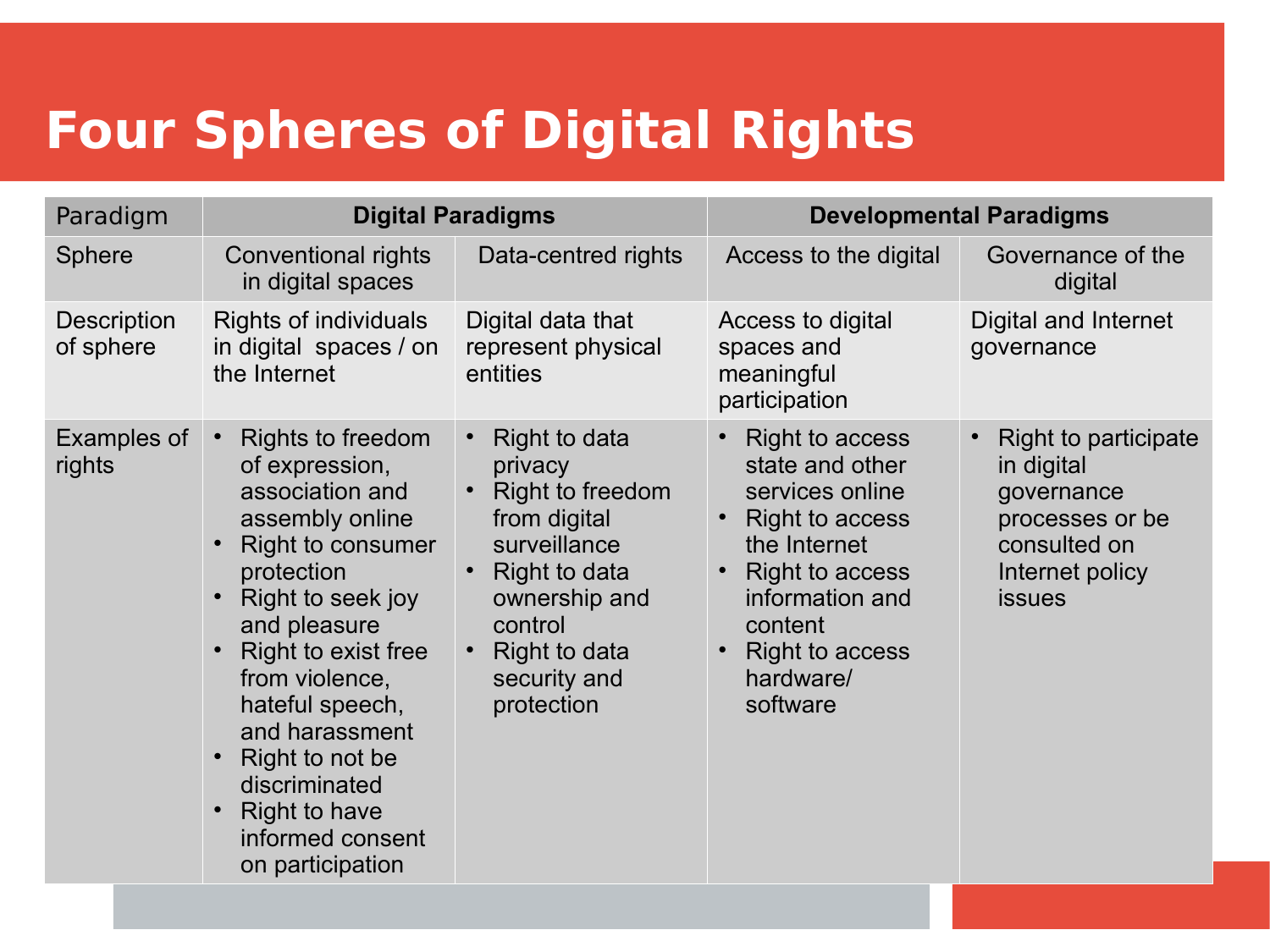# **1 st Sphere: Conventional rights in digital spaces**

| Paradigm                        | <b>Digital Paradigm</b>                                                                                                                                                                                                                                                                                               |
|---------------------------------|-----------------------------------------------------------------------------------------------------------------------------------------------------------------------------------------------------------------------------------------------------------------------------------------------------------------------|
| <b>Sphere</b>                   | Conventional rights in digital<br>spaces                                                                                                                                                                                                                                                                              |
| <b>Description</b><br>of sphere | Rights of individuals in digital<br>spaces / on the Internet                                                                                                                                                                                                                                                          |
| <b>Examples of</b><br>rights    | • Rights to freedom of<br>expression, association and<br>assembly online<br><b>Right to consumer protection</b><br>Right to seek joy and pleasure<br>Right to exist free from<br>violence, hateful speech, and<br>harassment<br>• Right to not be discriminated<br>Right to have informed<br>consent on participation |

- UDHR / other human rights frameworks in digital spaces
- State and corporate rights violations in these spaces
- Particularities of digital technologies that bring challenges to human rights
- Law enforcement may not understand digital spaces to apply existing law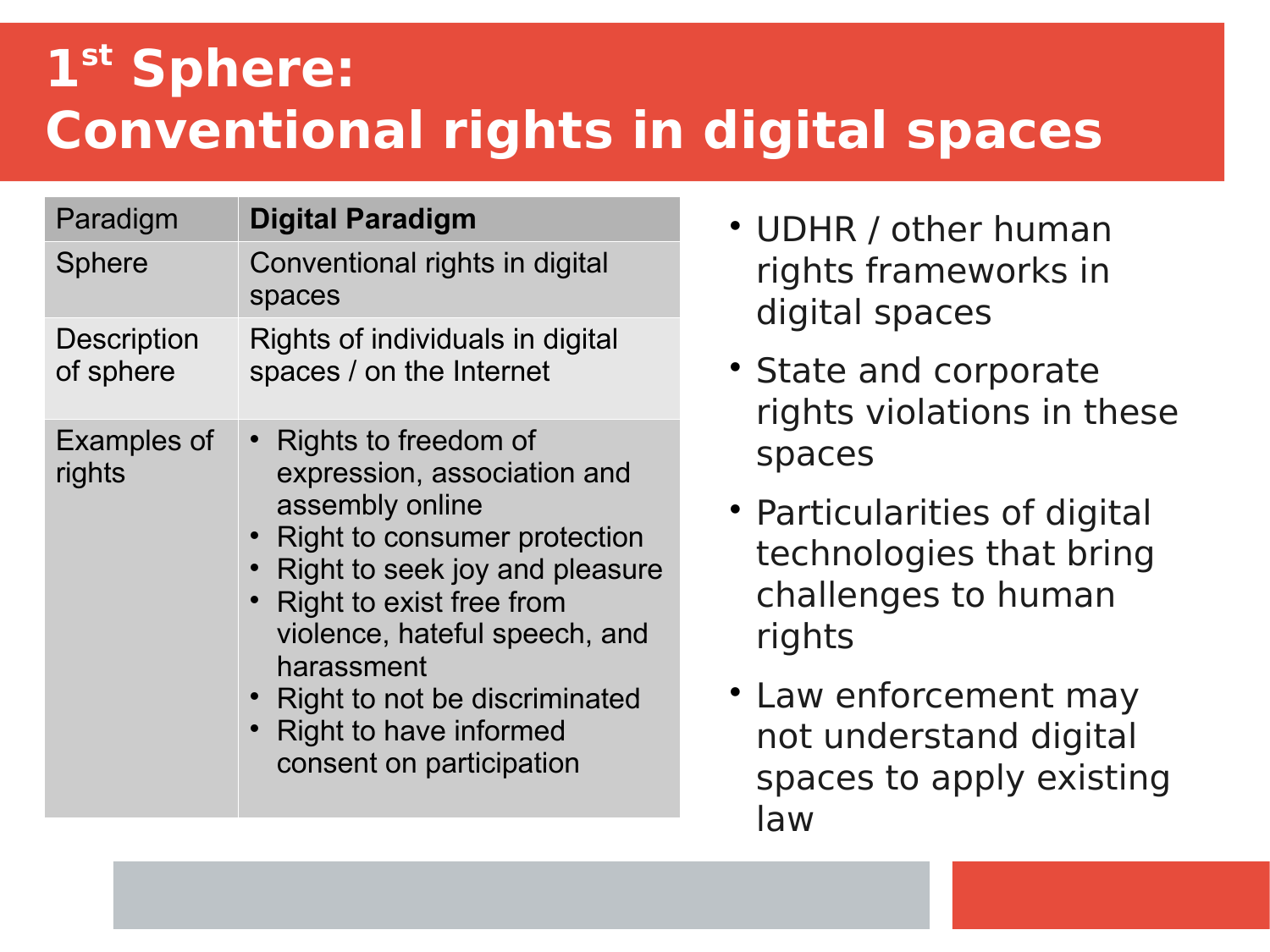# **2 nd Sphere: Data-centred rights**

| Paradigm                     | <b>Digital Paradigms</b>                                                                                                                                             |
|------------------------------|----------------------------------------------------------------------------------------------------------------------------------------------------------------------|
| <b>Sphere</b>                | Data-centred rights                                                                                                                                                  |
| Description of<br>sphere     | Digital data that<br>represent physical<br>entities                                                                                                                  |
| <b>Examples of</b><br>rights | • Right to data privacy<br>• Right to freedom from<br>digital surveillance<br>• Right to data<br>ownership and control<br>• Right to data security<br>and protection |

- A digital clone of you, in data format
- Data models of entities used to in an inappropriate / illegal / unethical way to change user behaviour or for surveillance
- Not only limited to individuals – e.g. smart homes and cities
- Surveillance capitalism (Zuboff, 2015) – new way of capitalising data in order to change behaviour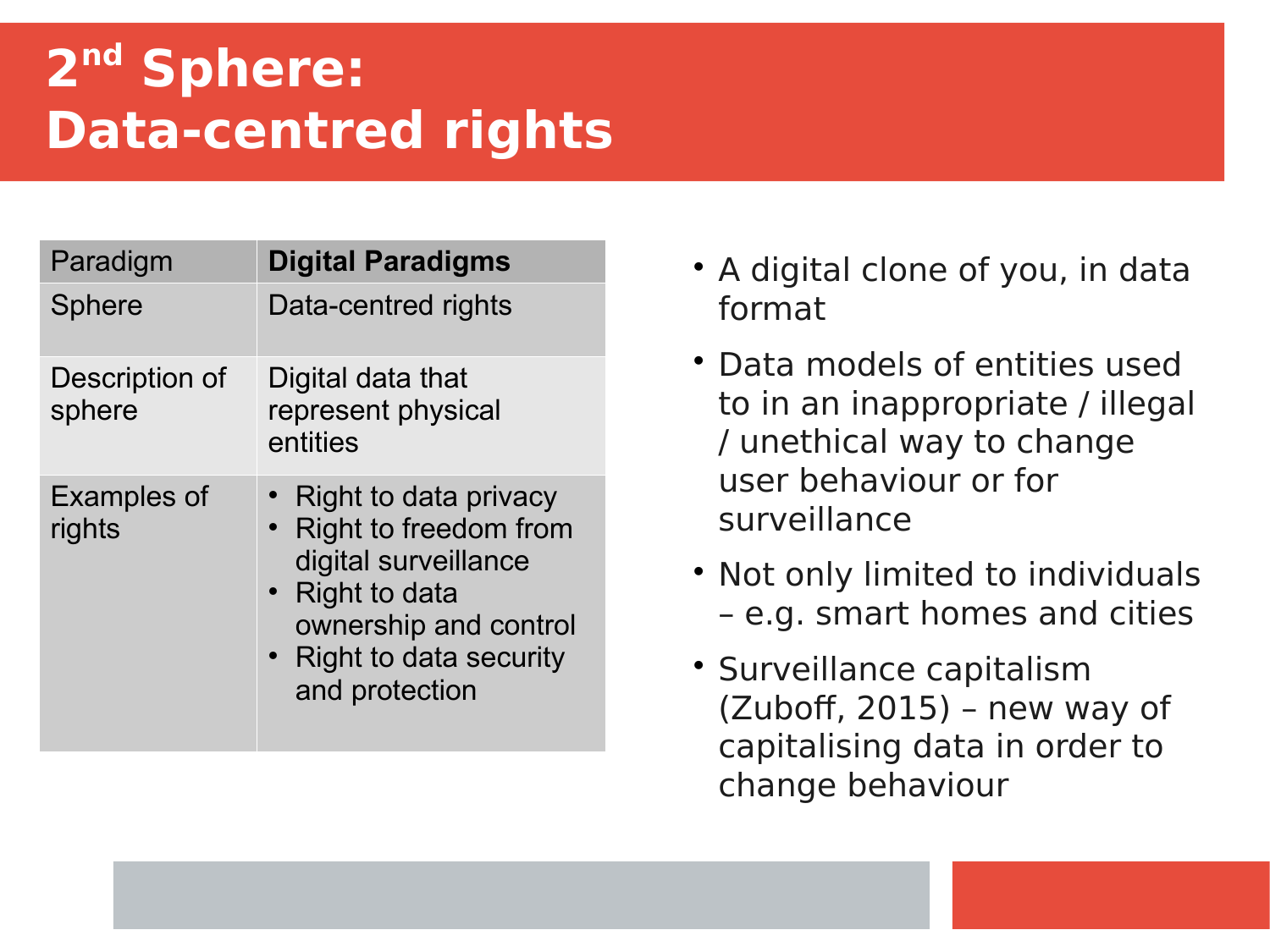# **3 rd Sphere: Access to the digital**

| Paradigm                     | <b>Digital Paradigms</b>                                                                                                                                                                   |
|------------------------------|--------------------------------------------------------------------------------------------------------------------------------------------------------------------------------------------|
| <b>Sphere</b>                | Access to the digital                                                                                                                                                                      |
| Description of<br>sphere     | Access to digital spaces<br>and meaningful<br>participation                                                                                                                                |
| <b>Examples of</b><br>rights | • Right to access state<br>and other services<br>online<br>• Right to access the<br>Internet<br>• Right to access<br>information and<br>content<br>• Right to access<br>hardware/ software |

- About 60% of SEA is connected to the Internet, albeit unevenly
- Access can be discussed from different levels, e.g.
	- No Internet access because of lack of infrastructure
	- Internet/website shutdowns
	- Technologies not designed for people with disabilities
	- No access to software/hardware that you bought unless you agree to Terms of Use
	- No access to state services unless you have an ID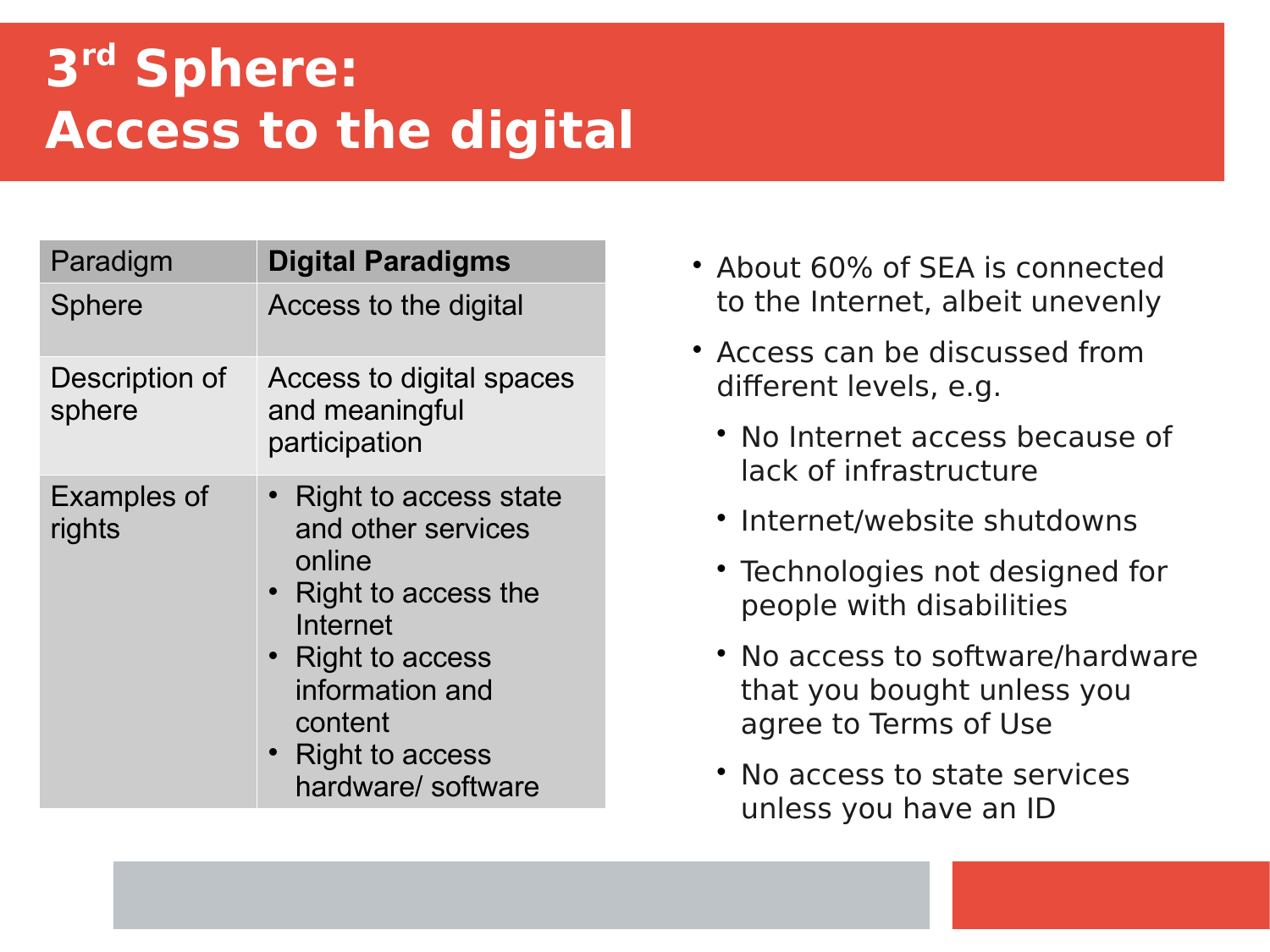## **4 th Sphere: Participation in digital governance**

| Paradigm                 | <b>Digital Paradigms</b>                                                                                     |
|--------------------------|--------------------------------------------------------------------------------------------------------------|
| <b>Sphere</b>            | Participation in digital<br>governance                                                                       |
| Description of<br>sphere | Participation in the<br>governance of digital<br>spaces                                                      |
| Examples of<br>rights    | • Right to participate in<br>digital governance<br>processes or be<br>consulted on Internet<br>policy issues |

- Practice of establishing and implementing policies, procedures, and standards for proper development, use, and management of the digital
- Involving multiple state and nonstate actors, at multiple levels, e.g.
	- FoE and privacy violations can happen across the entire value chain of the ICT industry
	- Internet governance: whose version of the Internet? Beijing? Silicon Valley? Washington D.C? Brussels?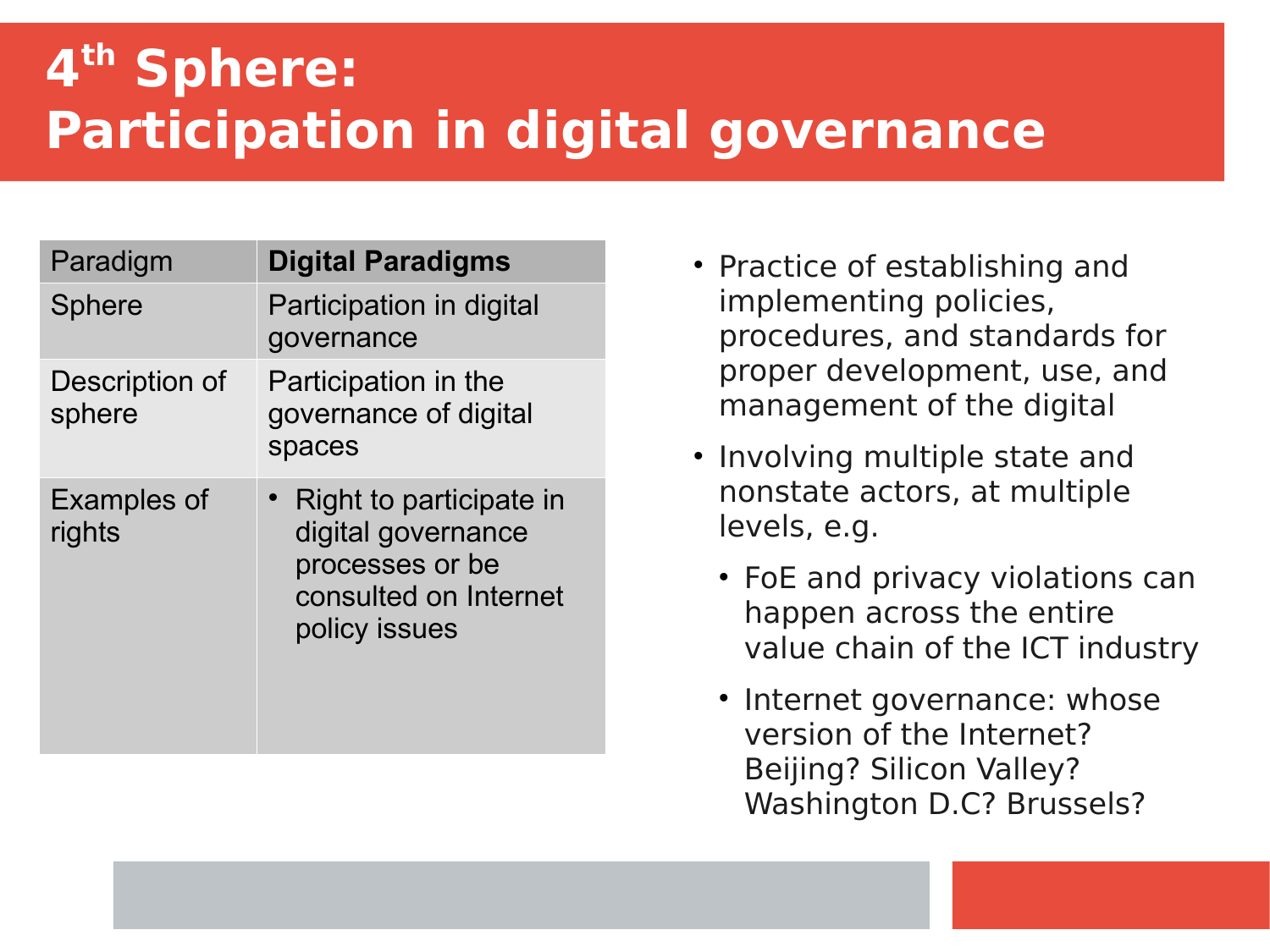# **The Digital Rights Movement in Southeast Asia**

- **Uneven activity in different countries within the region**
- **Weak advocacy as a region** 
	- Language barriers due to cultural diversity
	- No viable platform to advocate for digital rights policy
- **Movement building (e.g. COCONET) has started but is still not very strong**
- **Digital rights is not mainstreamed within the rest of civil society**
	- Different issue areas mobilise different sectors of civil society
	- Scarce attention on digital rights as an umbrella issue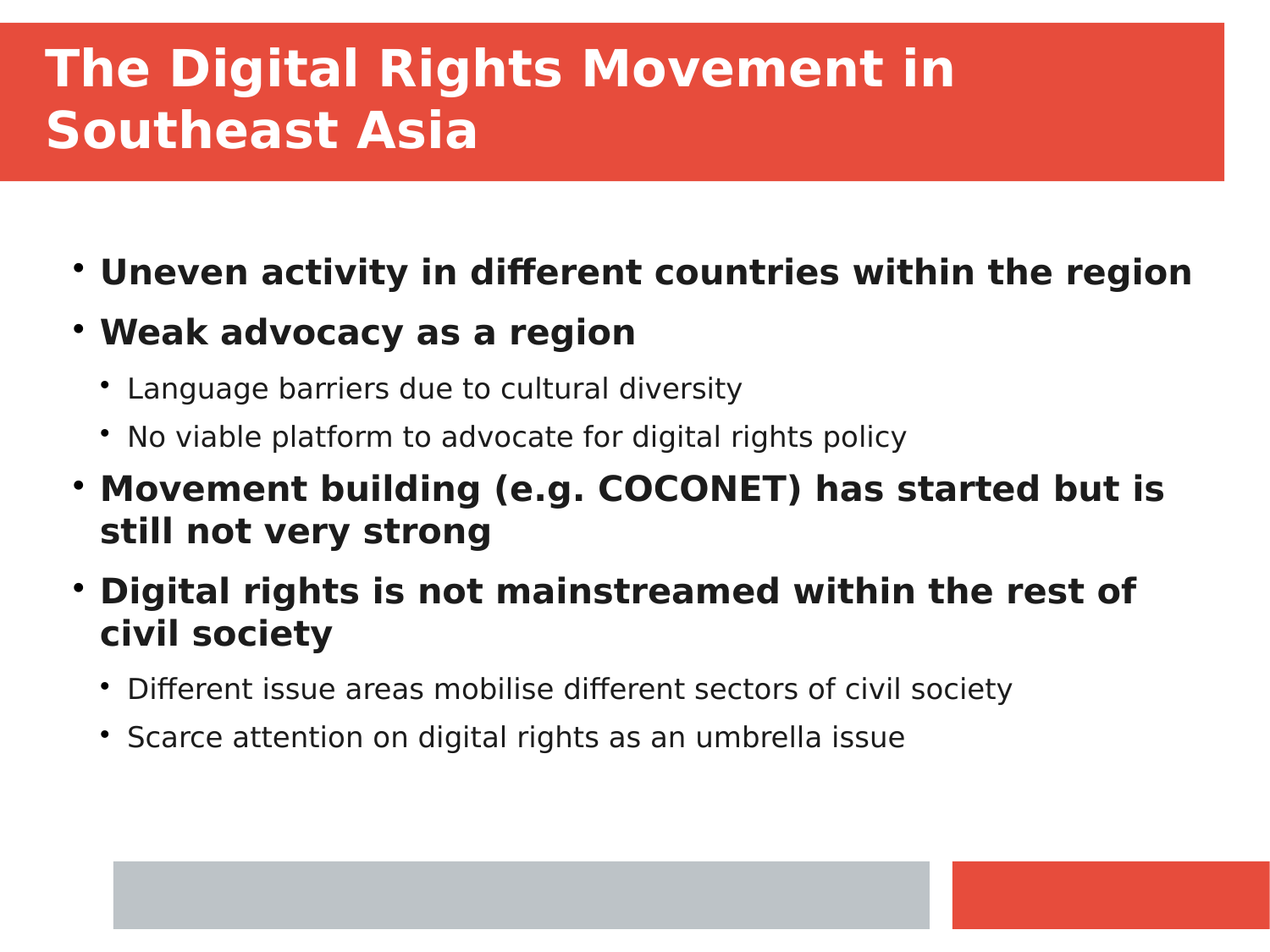# **Areas of work**

#### **Main areas of focus**

- Online freedoms of expression and information
- Online safety (gender-based violence online, cyber-bullying, trolling, digital security)

#### **Being discussed**

- Data collection and retention due to massive data breaches
- Digital surveillance mainly anecdotal and based on hearsay, no substantial evidence to base advocacy on
- Discussions on access have moved beyond basic Internet access

#### **Not addressed enough**

- Technical attacks on civil society
- Artificial intelligence and big data
- Matters shrouded in state or corporate secrecy, e.g. surveillance, biometrics and national identification systems, organised astroturfing, arbitrary website/account takedowns, etc.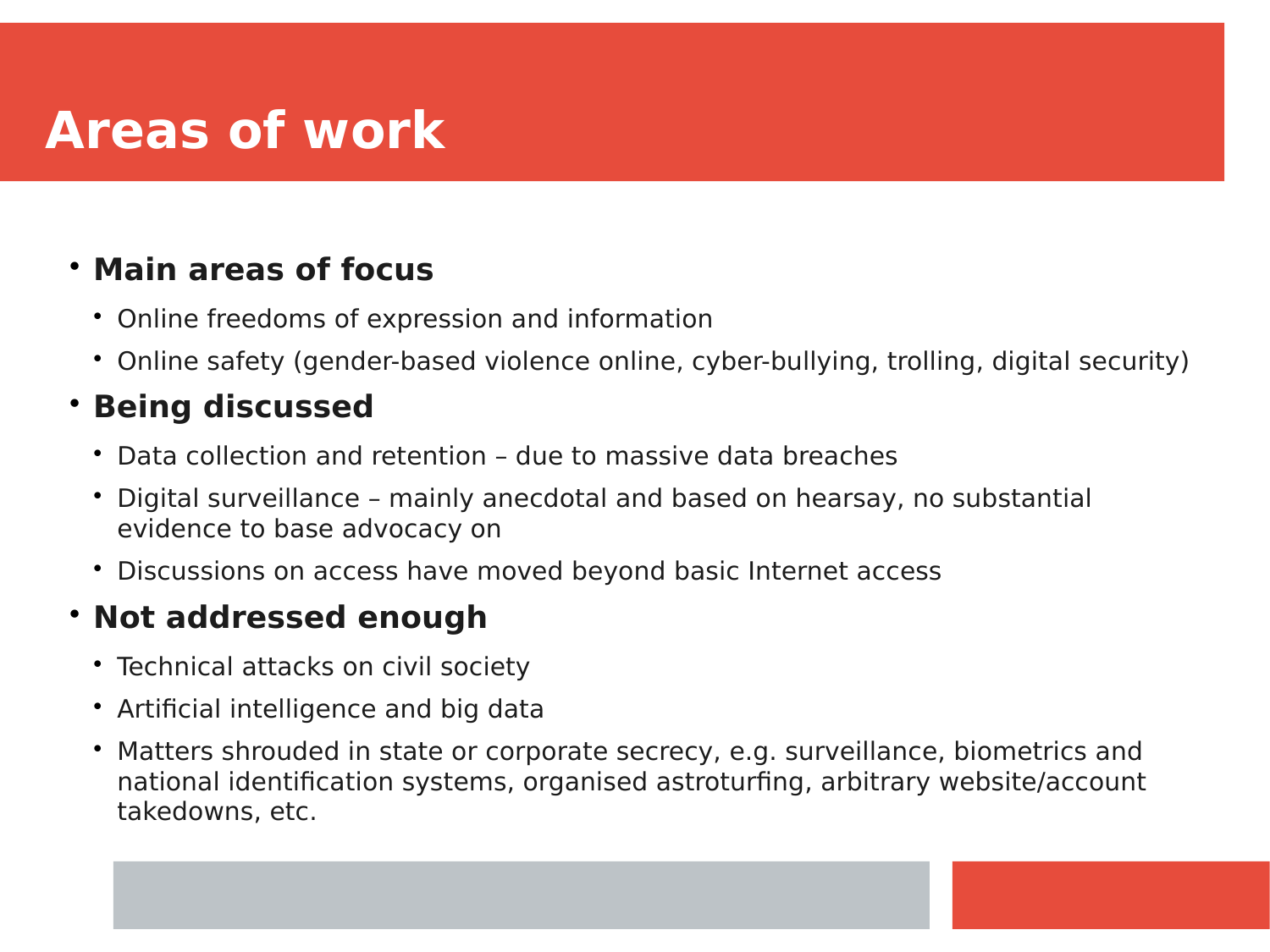#### **Lack of understanding on what digital rights is**

- Within civil society and also by the general public
- Digital rights work has an "inconsistent constituency" participation in advocacy is ad-hoc and reactive
- Lack of digital rights advocates
	- Some advocate on digital rights issues without seeing themselves as advocates of digital rights
	- Digital rights issues are fragmented, those who are working on specific issues don't see the connection between issues, and collaborate across issues
- Digital rights advocates find it difficult to communicate their work
	- Some violations do not bring immediate consequences
	- DR advocates tend to "shortcode" their communication, e.g. value of privacy or the importance of data protection, which may not relate to stakeholders outside of the movement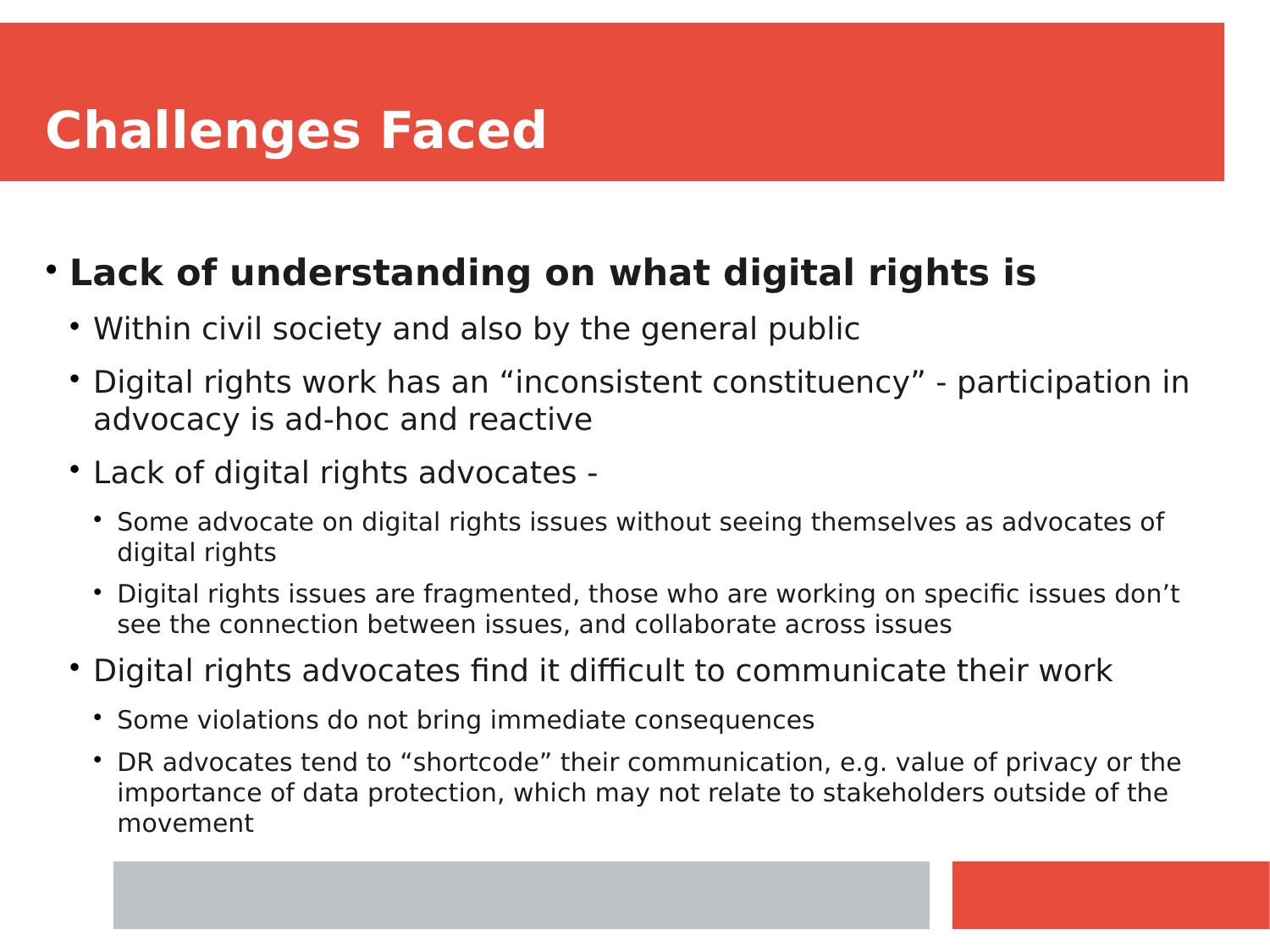### **Lack of digital hygiene and literacy within civil society**

- HRDs continue using third party platforms with problematic privacy and data policies, inadvertently contributing to state and corporate surveillance
- Lax attitudes towards personal and organisational digital security – systems/devices compromised = themselves and their stakeholders compromised
- HRDs and their funders end up perpetrating practices such as indiscriminate collection of stakeholder data without a data retention policy or a data security plan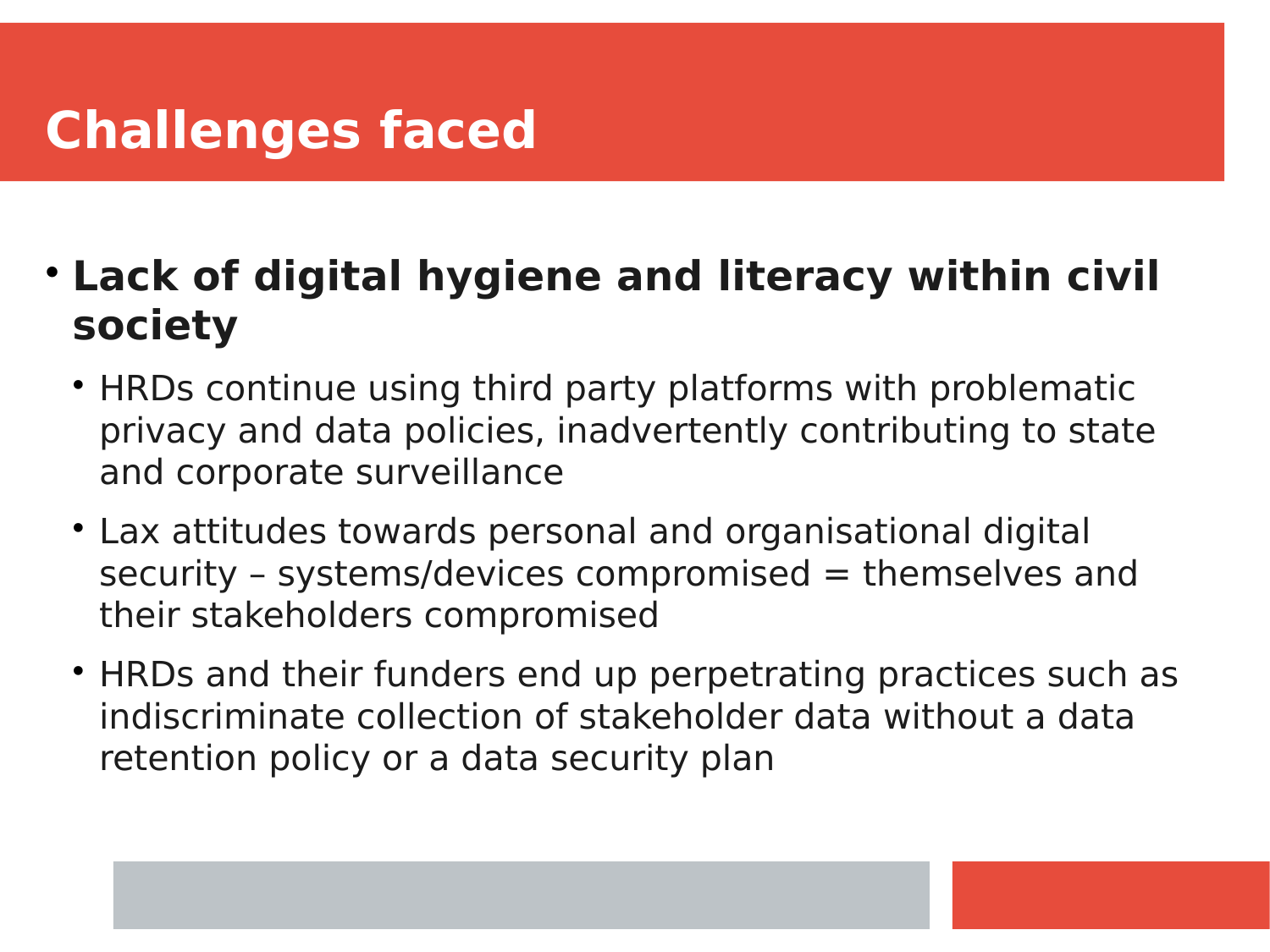### **Lack of technical expertise**

- Most advocates come from civil society and not from a technical background, and do not have the technical capacity to deal with the digital aspect of digital rights
- Advocacy work stagnates at a level of obtaining low hanging fruit e.g. conducting digital security training workshops (with outsourced trainers) or networking events on topical issues
- No ability for defense or offense in technical attacks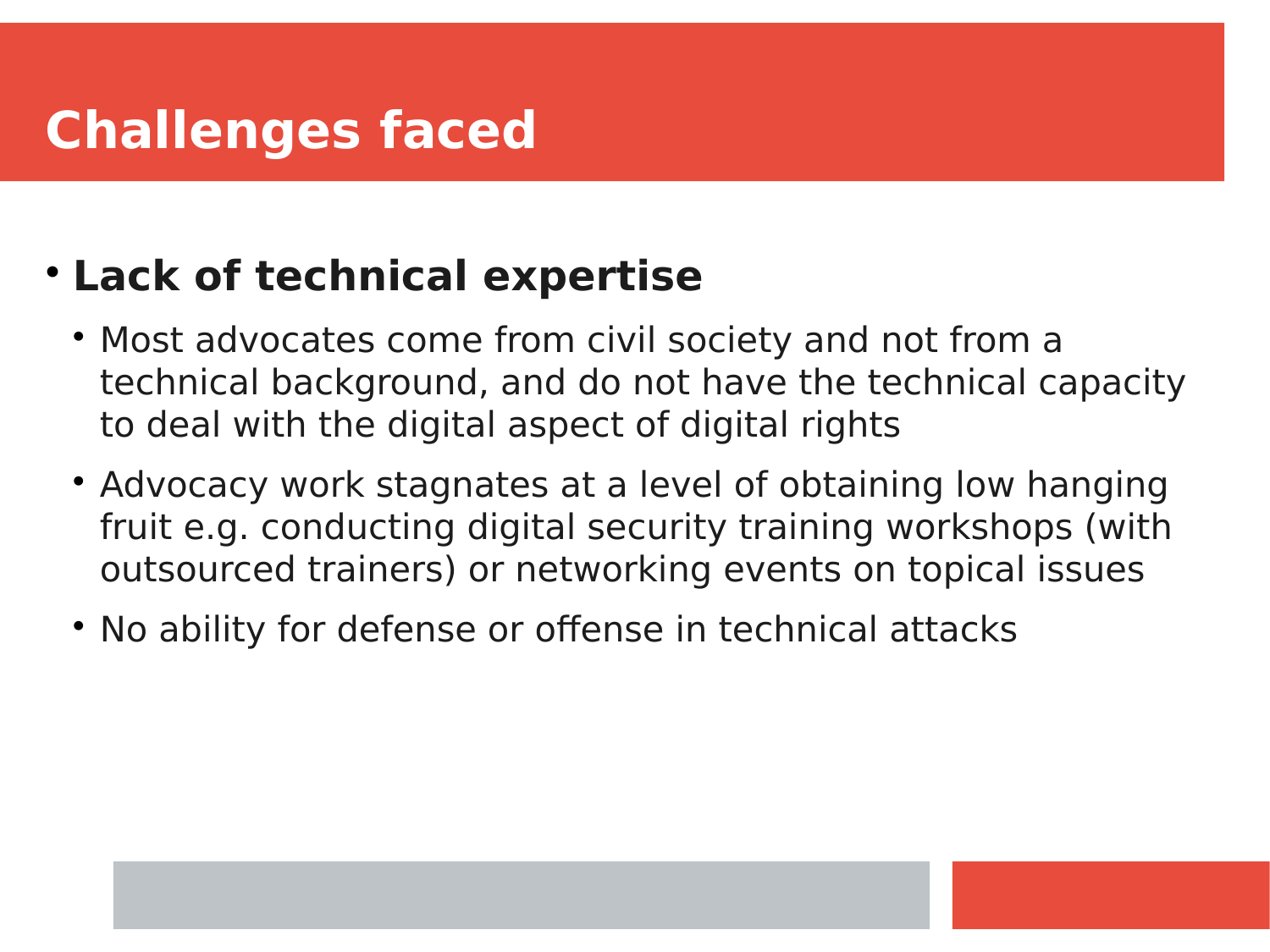### **Language barriers**

- English is used for cross-border work civil society forums, or dealing with platforms when reporting problems, or when accessing digital security helplines set up by international organisations
- Technical jargon makes it hard to participate in digital or Internet governance
- Even within countries are different languages and dialects, fragmenting communication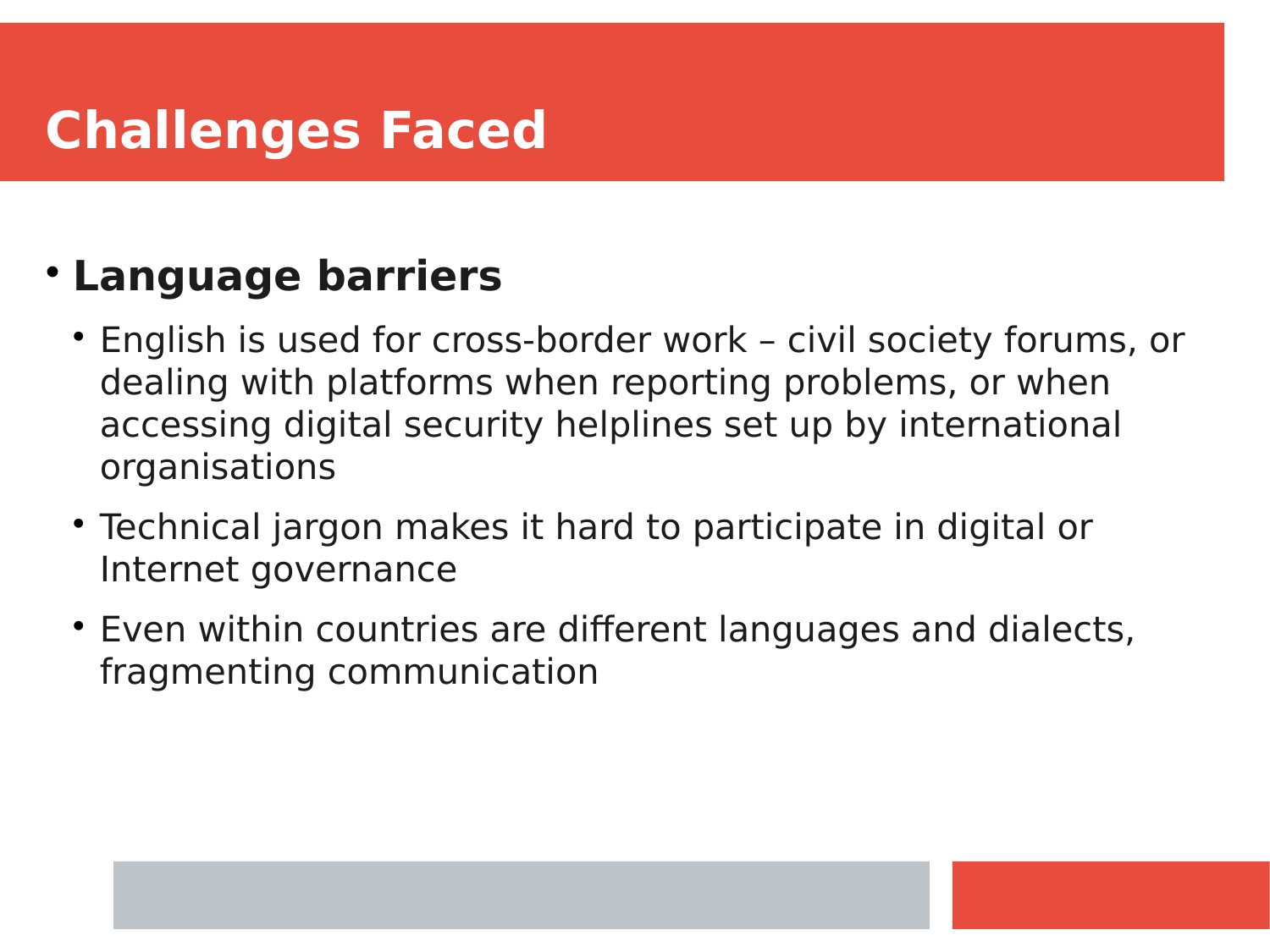### **Access to funding**

- Digital rights as a field has been attracting donor funds for the past five years
- However CSOs appear to have difficulties accessing these funds
	- Sometimes funding is offered in an amount that surpasses the managerial capacity of smaller organisations
	- Funding is usually project-driven and there is lack of core or operational funding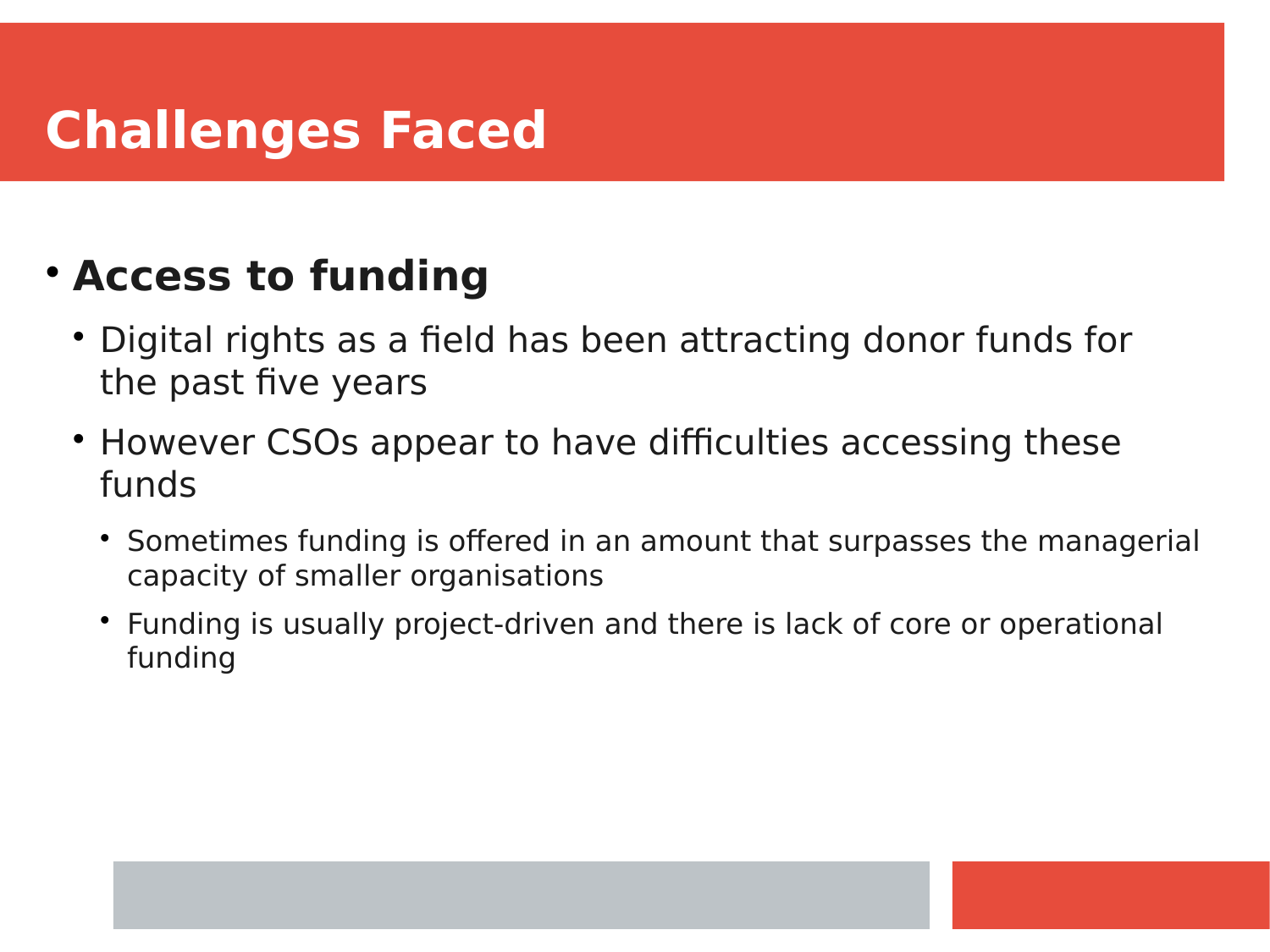- **General challenges faced by civil society in the region, e.g.**
	- Difficulties in registering and running an organisation
	- Politics within civil society
	- Narrowing civic space in general
	- Difficult to attract good talent
	- CSOs get entrenched in their legacy issues and are slow to move towards newer issues like digital rights
	- People in the region are more interested in bread and butter issues, relegating civil freedoms to a lower priority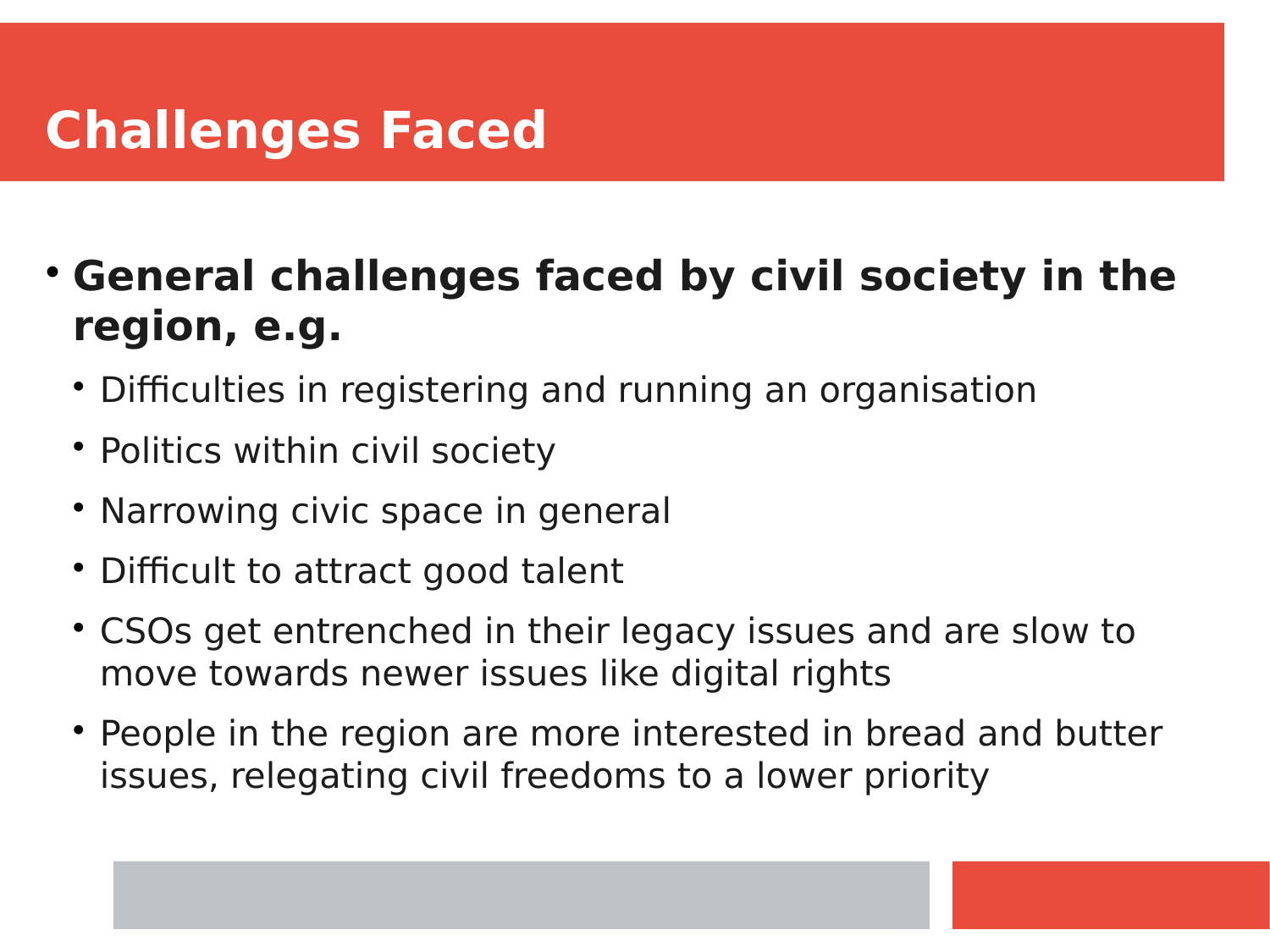- **To communicate the relevance of digital rights issues to the wider civil society and other stakeholders**
	- Framing violations in a manner and language that can relate the issues to the wider civil society and stakeholders
	- Reaching out to communities who are likely to be sympathetic towards digital rights issues, e.g.
		- Activists who are power users of social media for their causes
		- Communities who are interested in digital media (e.g. hackers, gamers, free and open source software enthusiasts)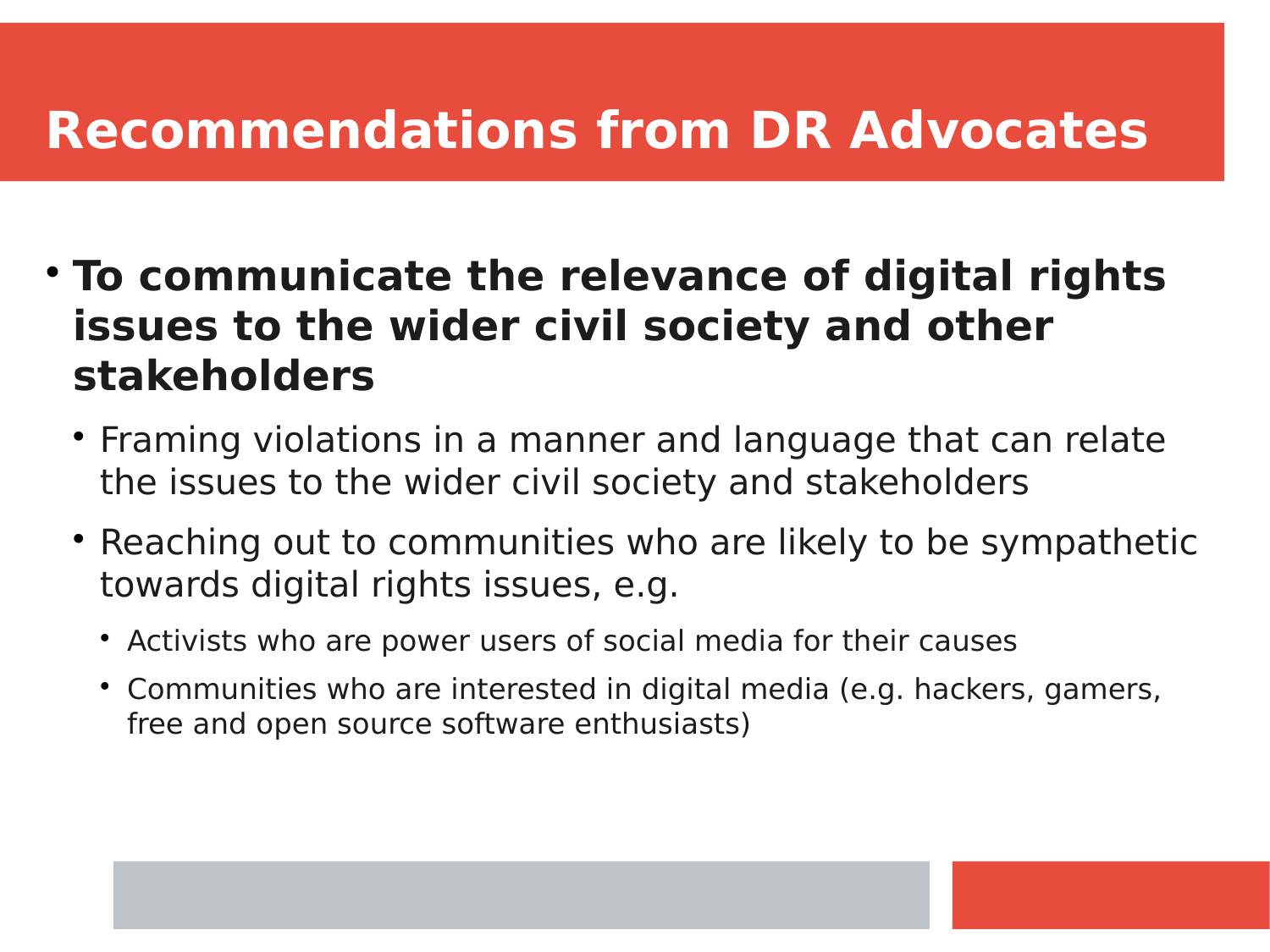#### **To push for a wider education of digital literacy and digital rights to the public.**

- In universities, courses such as philosophy and politics of technology, so that the younger generation can think critically about the issues
- Education of older generations power holders, and the less savvy

### **To have more movement building and collaborations at the regional level**

- Knowledge transfer and capacity sharing
- Support from the international community during crises
- Activists should learn from each other as their governments are learning from each other too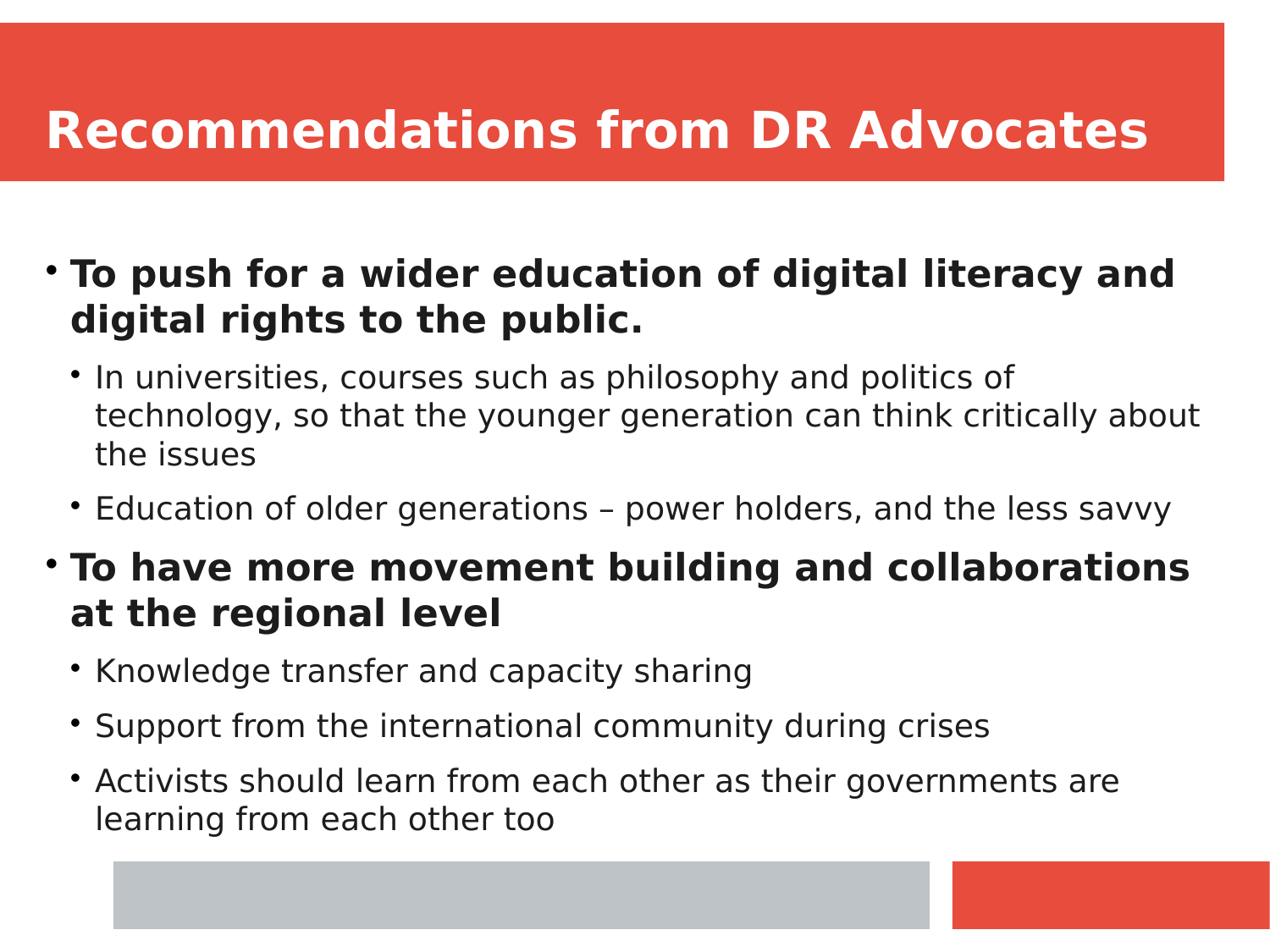- **To improve access to funding**
	- Funding structures need to be diversified, to include core funding
	- Regional or bigger organisations can work on getting bigger grants and breaking them down to smaller sub grants to channelg funding to local partners
	- Recognising that some aspects of digital rights work (e.g. digital literacy) may not have immediate impacts that can be measured
	- Recognising that some digital rights advocates do not register their organisation due to over-stringent requirements or bureaucracy – barring them from receiving funding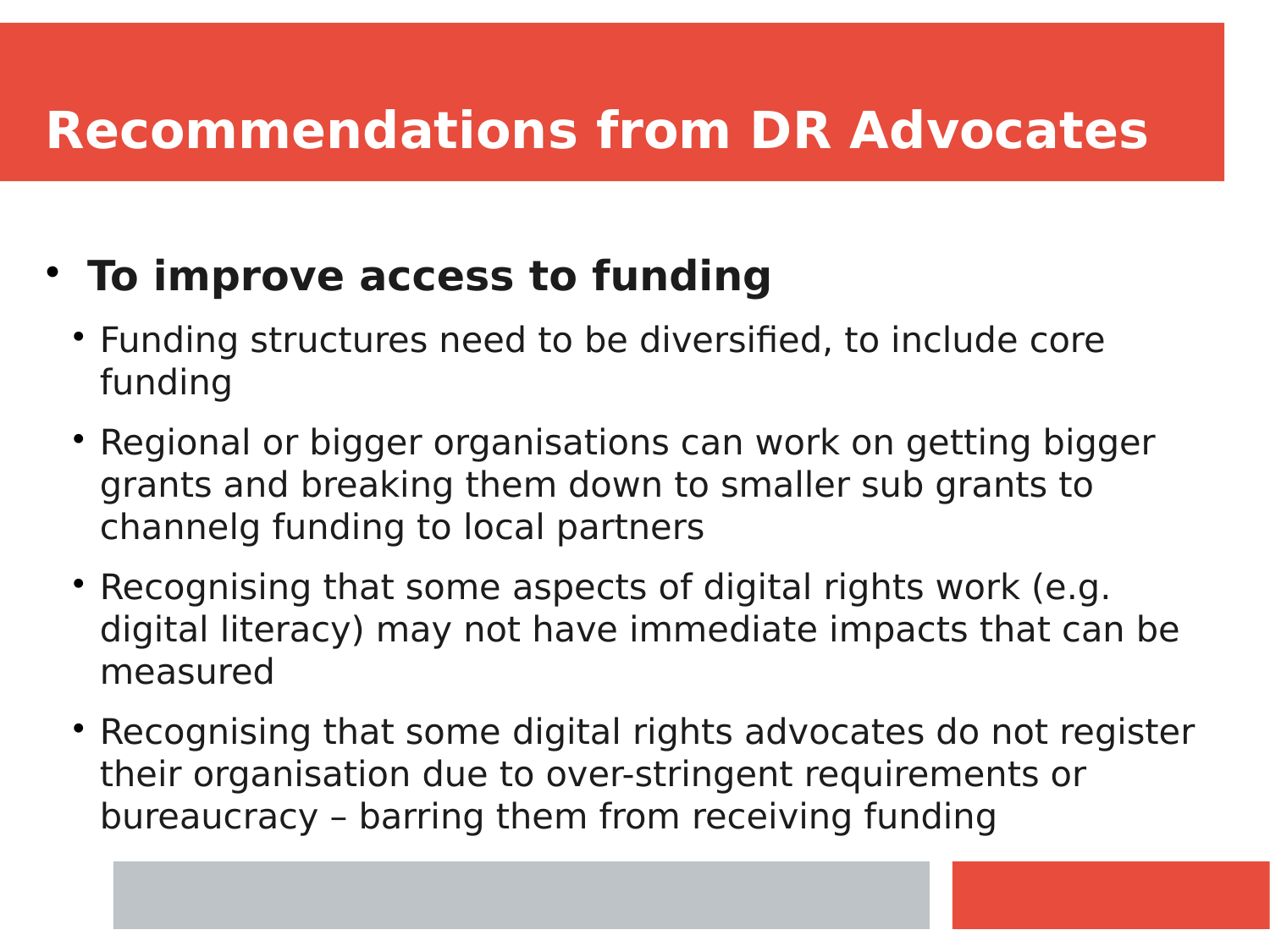- **To increase the involvement of the tech community within the digital rights movement**
	- Tech community has the expertise -
		- Knowledge of the technicalities of digital rights
		- Tech support upon cyber attacks
		- Building tools to support digital rights work
	- More outreach to the tech community
		- To sensitise them to human rights, and to entice them to contribute their skills into the area
		- E.g. the hacktivists in Taiwan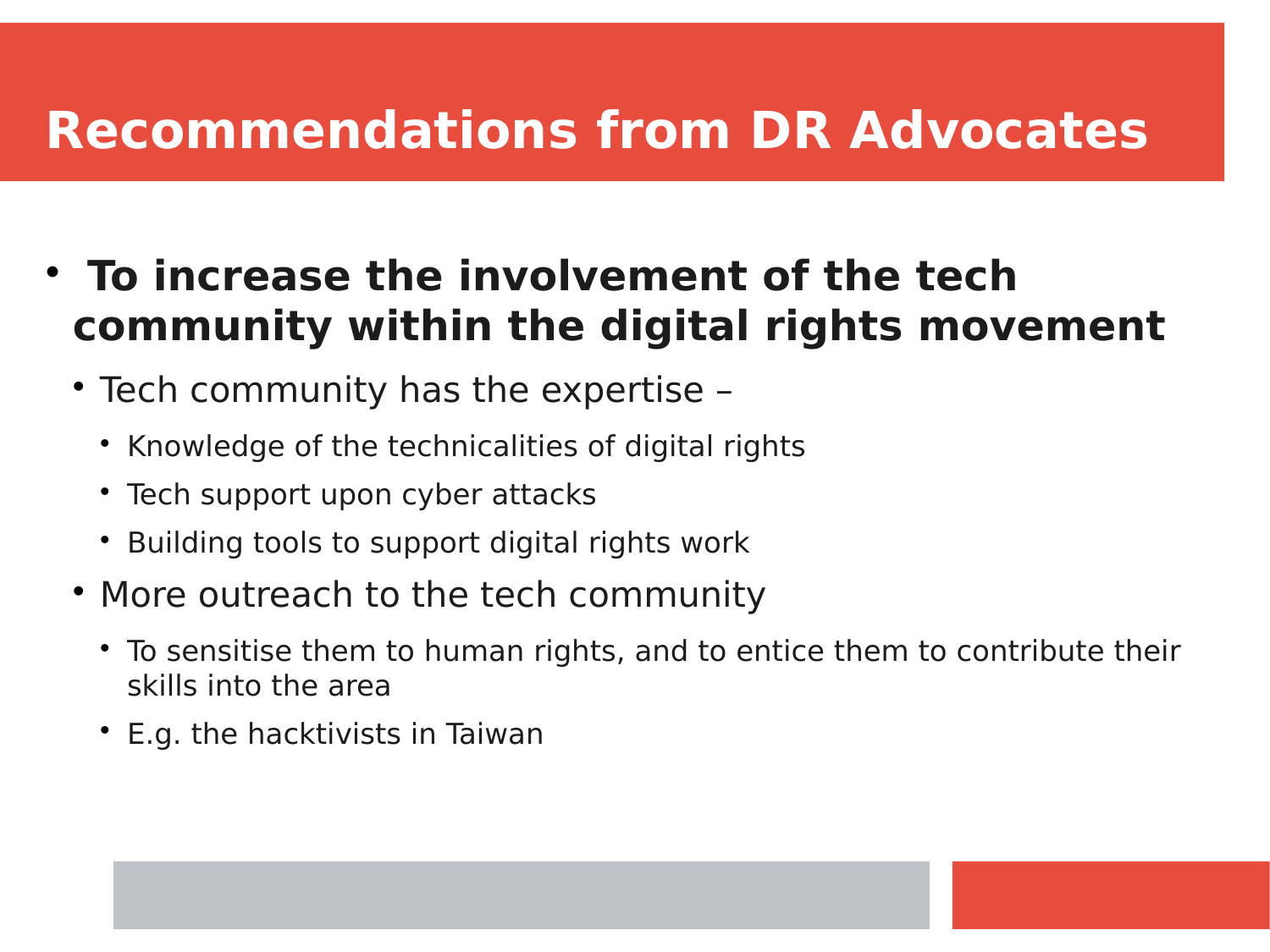### **To increase the technical capacity within the digital rights movement**

- For policy advocacy and research lack of technical capacity is a major gap, to propose or oppose policy directions
- For capacity building within civil society
- Possible solutions:
	- CSOs should hire their own tech personnel, which would be a basis of putting together a collective of tech professionals within civil society
	- CSOs can organise themselves into a membership organisation or cooperative which offers support for technical needs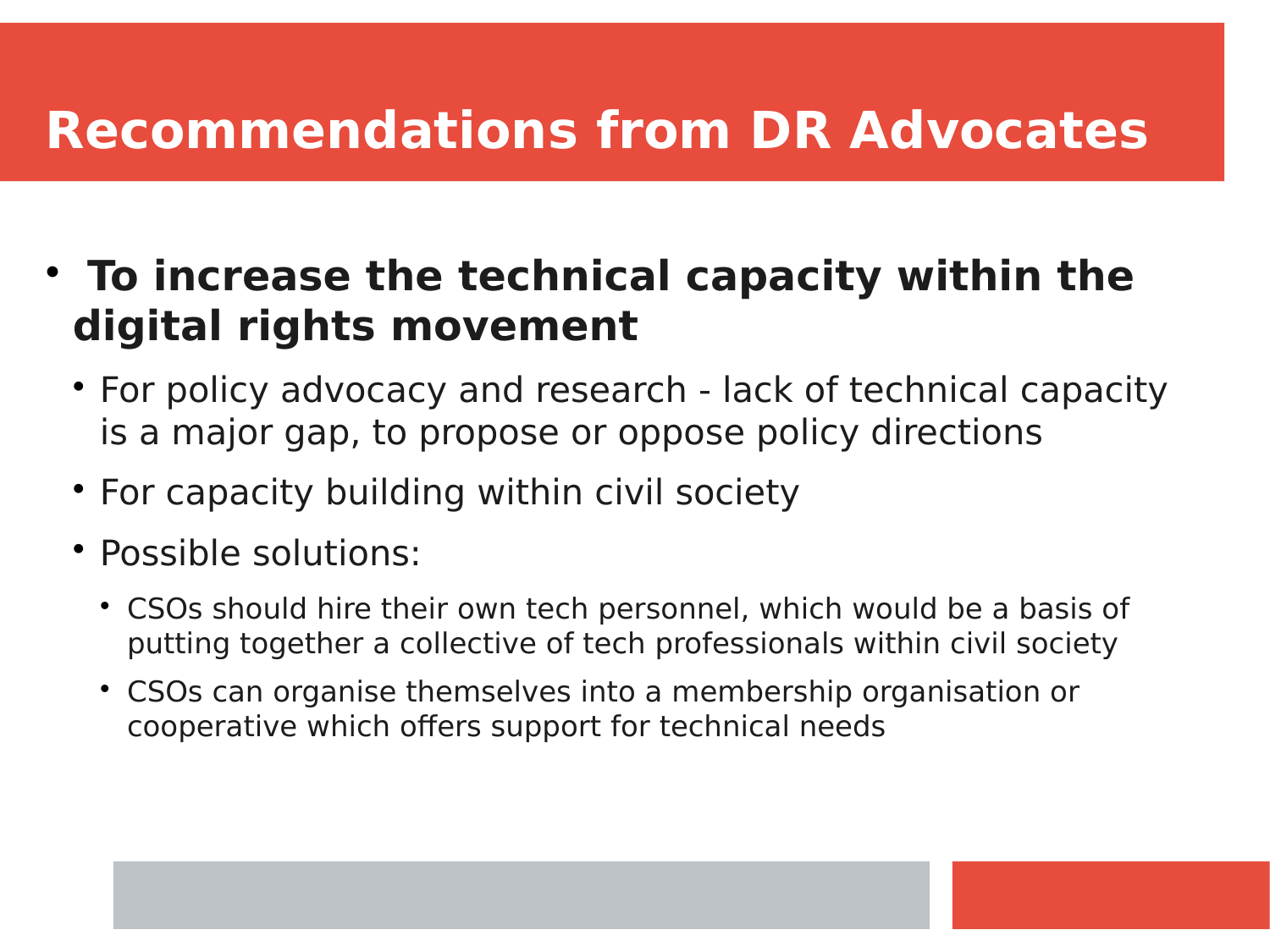- **To support digital rights organisations with capacity building on the administrative and financial management aspects of running their organisations**
	- New organisations being set up to advocate for digital rights need support and training in terms of managing projects, human resources, cash flow, and so on
	- Possible solutions:
		- Incubators
		- Pooling of secretarial resources, in order to ease organisations from administrative bureaucracy and enable them to focus on their advocacy work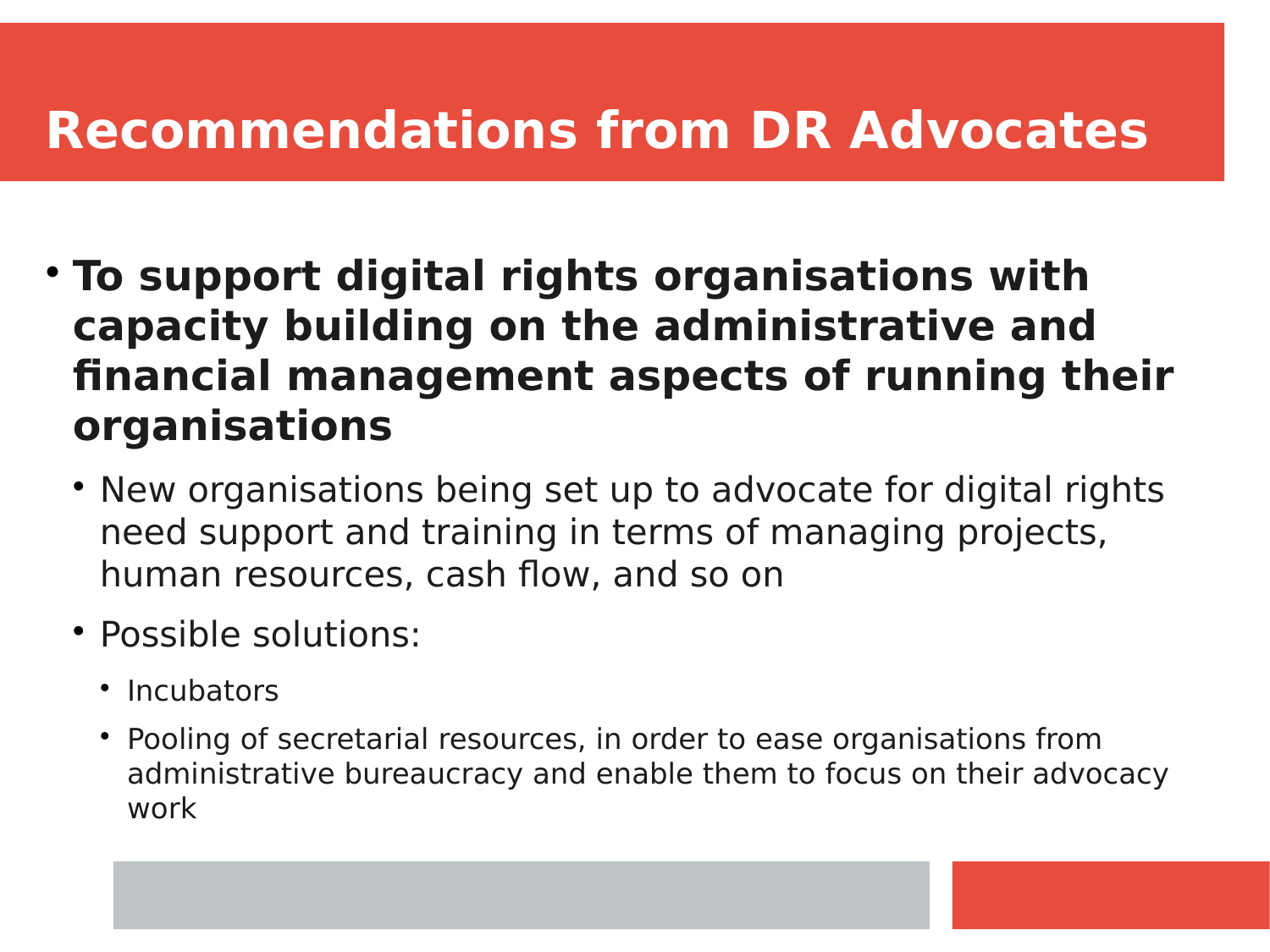- **To increase the amount of research focusing on advocacy strategies that originate from within the region**
	- Most reports are generated by international organisations which touch on realities within the region
	- Advocates want regional-based reports and studies which focus on improving advocacy work
	- Homegrown research would be able to better incorporate Southeast Asian cultural and political contexts into building concrete strategies
	- Those who attend international conferences should also bring the insights back to the local communities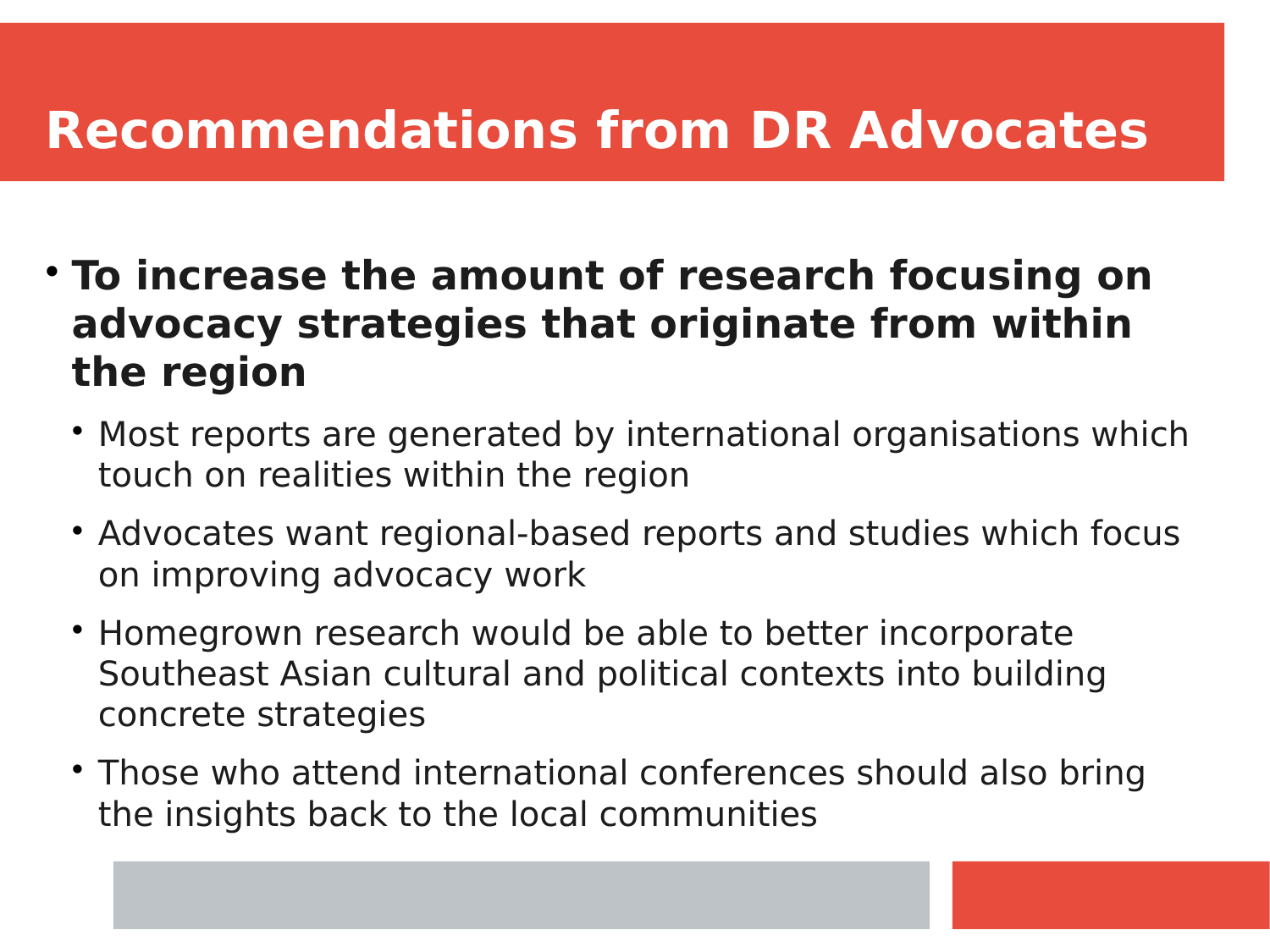### **To seek out more platforms for the mainstreaming of digital rights, such as:**

- National Human Rights Institutions (NHRIs) at the country level, and the ASEAN Intergovernmental Commission of Human Rights (AICHR)
- Free trade agreements and negotiations may be good transborder platforms
- Multistakeholder platforms such as the Internet Society, ICANN, IETF – to insert digital rights into web standards and hard coding ethical considerations into the Internet's architecture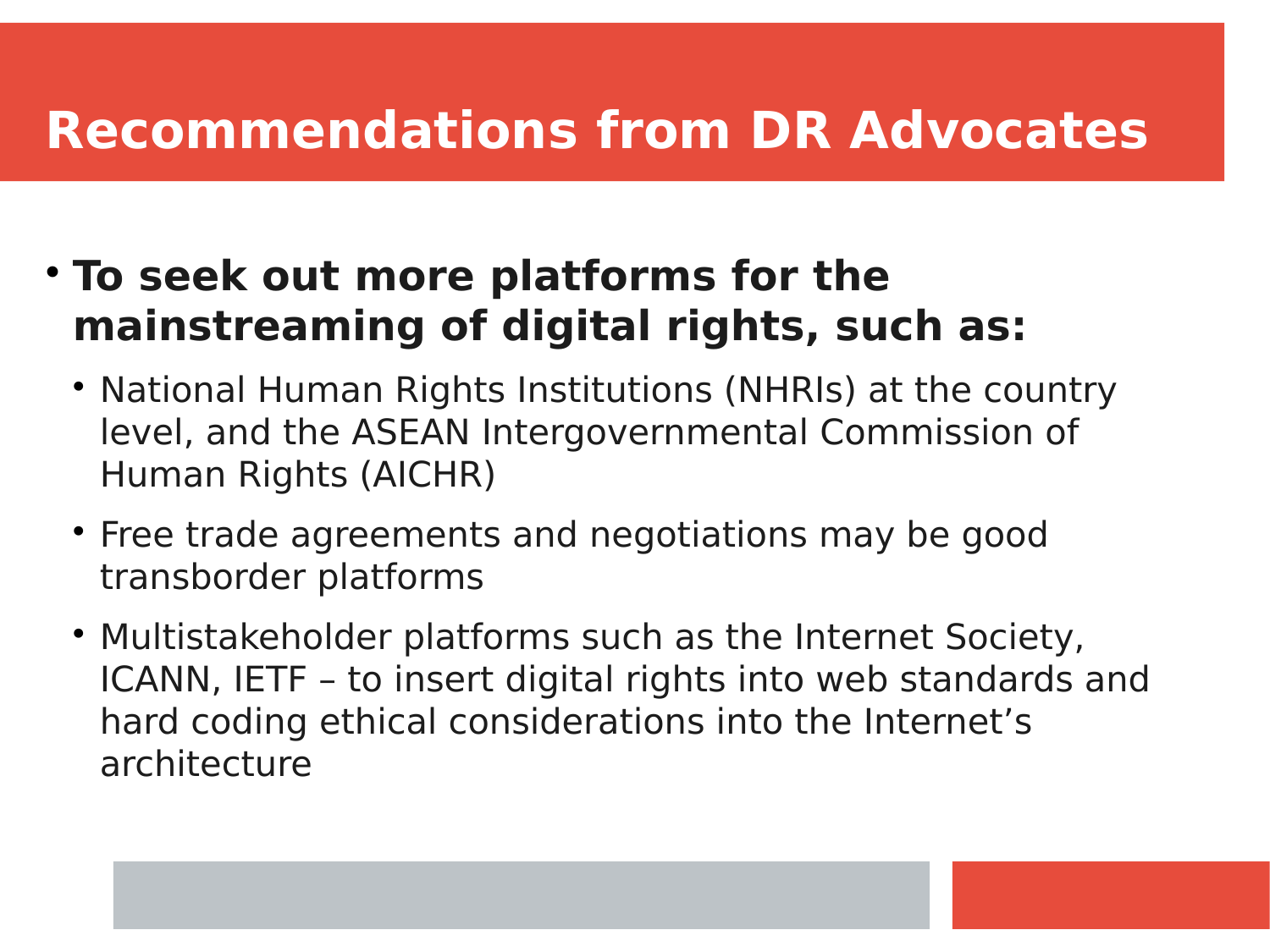### **Future Work**

### **Applying the conceptual framework**

- To other regions
- To map out digital rights work in the region in a more comprehensive manner, and identify gaps and potential collaborations
- **Ideas?**